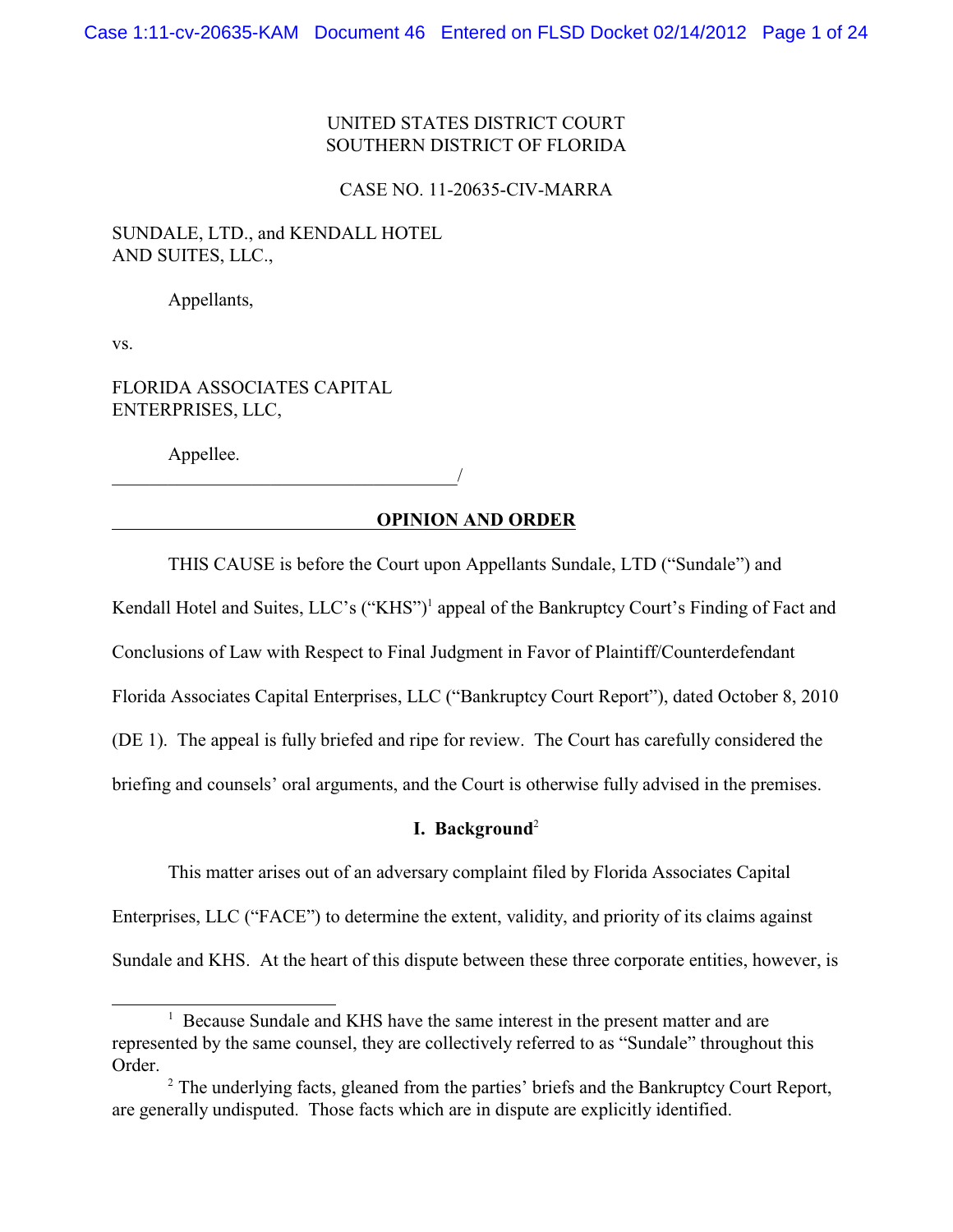a personal dispute between Raymond G. Chambers ("Mr. Chambers"), on the one hand, and Delphine Scutieri ("Mrs. Scutieri") and Phillip J. Scutieri, Jr. ("Mr. Scutieri"), on the other. Accordingly, it is necessary to discuss the origin, and eventual demise, of the relationship between these individuals.

### *A. The Parties*

Mrs. Scutieri and her husband, Phillip Scutieri, Sr. ("Mr. Scutieri, Sr."), were the parents of Phillip Scutieri, Jr. ("Mr. Scutieri") and Joan Adubato ("Mrs. Adubato"). Mr. Chambers is a successful businessman that earned his fortune through leveraged buy-outs in the 1980s. Mr. Chambers had a very close personal and professional relationship with the Scutieri family that dates back over forty years, and he maintains a close personal friendship with Frank Adubato ("Mr. Adubato"), the former husband of Mrs. Adubato. Mr. Chambers' wealth and personal financial affairs are managed by a company called Van Beuren Management ("VBM"), the only clients of which are Mr. Chambers, his family, and various entities in which the Chambers' family has interests. VBM is owned by David Roy and Kurt Borowsky.

Mr. Scutierei is the principal of both Sundale and KHS. Sundale and its predecessors have owned the nine-acre tract of land in Miami, Florida ("Sundale Property") that used to house an assisted living facility for retired senior citizens. In the mid-1970s, both Mr. Chambers and Mr. Adubato had business interests in the property. The Sundale Property is at the center of the litigation presently before the Court.

#### *B. Initial Negotiations*

In November 1997, Mrs. Adubato became separated from Mr. Adubato. On November 20, 1997, Mrs. Scutieri advised her son that she believed that Mr. Chambers, with the help of Mr.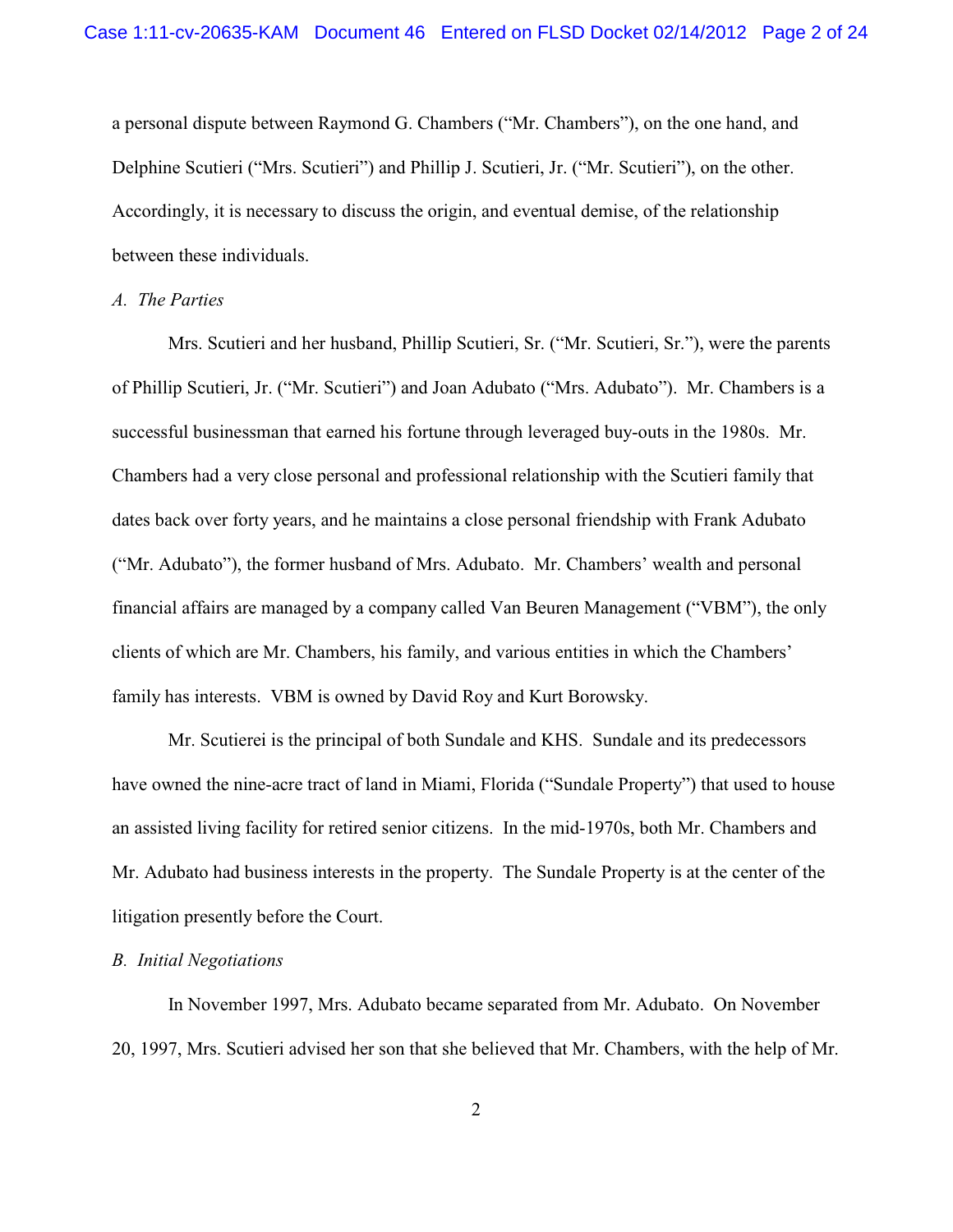Adubato, had taken certain assets from the estate of Mr. Scutieri, Sr. to begin his leveraged buyout business. Several days later, Mr. Scutieri met with Mr. Chambers. After the meeting, Mr. Chambers sent a letter to Mrs. Scutieri in which he promised to "share everything" with Mrs. Scutieri. On December 15, 1997, Mrs. Scutieri responded with a letter stating that she was disturbed with information recently brought to her attention, attaching a draft complaint where Mr. Chambers and Mr. Adubato were named as defendants. Over the next 5 months, representatives from the two parties attempted to resolve the dispute between them. In June 1998, Gary Moore, a mutual business associate of both Mr. Chambers and Mr. Scutieri, met with Mr. Scutieri in an attempt to resolve the dispute. Mr. Scutieri informed Mr. Moore that he would require \$420,000,000 to resolve the dispute, a number that was communicated to Mr. Roy.

What transpired next is heavily disputed. Mr. Scutieri testified that shortly after the June 1998 meeting, Mr. Roy called Mr. Scutieri and assured him that VBM can be "very creative," but that "it was going to take some time to get [the details] worked out." Phil Scutieri, Jr. Trial Testimony at p. 467-68. Jacqueline Simmons ("Ms. Simmons"), a mutual friend of both the Scutieri family and Mr. Chambers, testified that, at the request of Mr. Scutieri, she reached out to Mr. Chambers to have a meeting. Jacqueline Simmons Trial Testimony at p. 21-23. At the conclusion of their meeting, it is undisputed that Mr. Chambers agreed to meet with Ms. Simmons and Mrs. Scutieri in an American Airlines conference room at the Miami International Airport ("Airport Meeting").

At the Airport Meeting, which took place in June 1999, Ms. Simmons testified that "[Mr. Chambers said that he understood from me that – he told Delphine that he understood from me that she wanted initially \$10 million and she wanted it to go to her son, and then she said she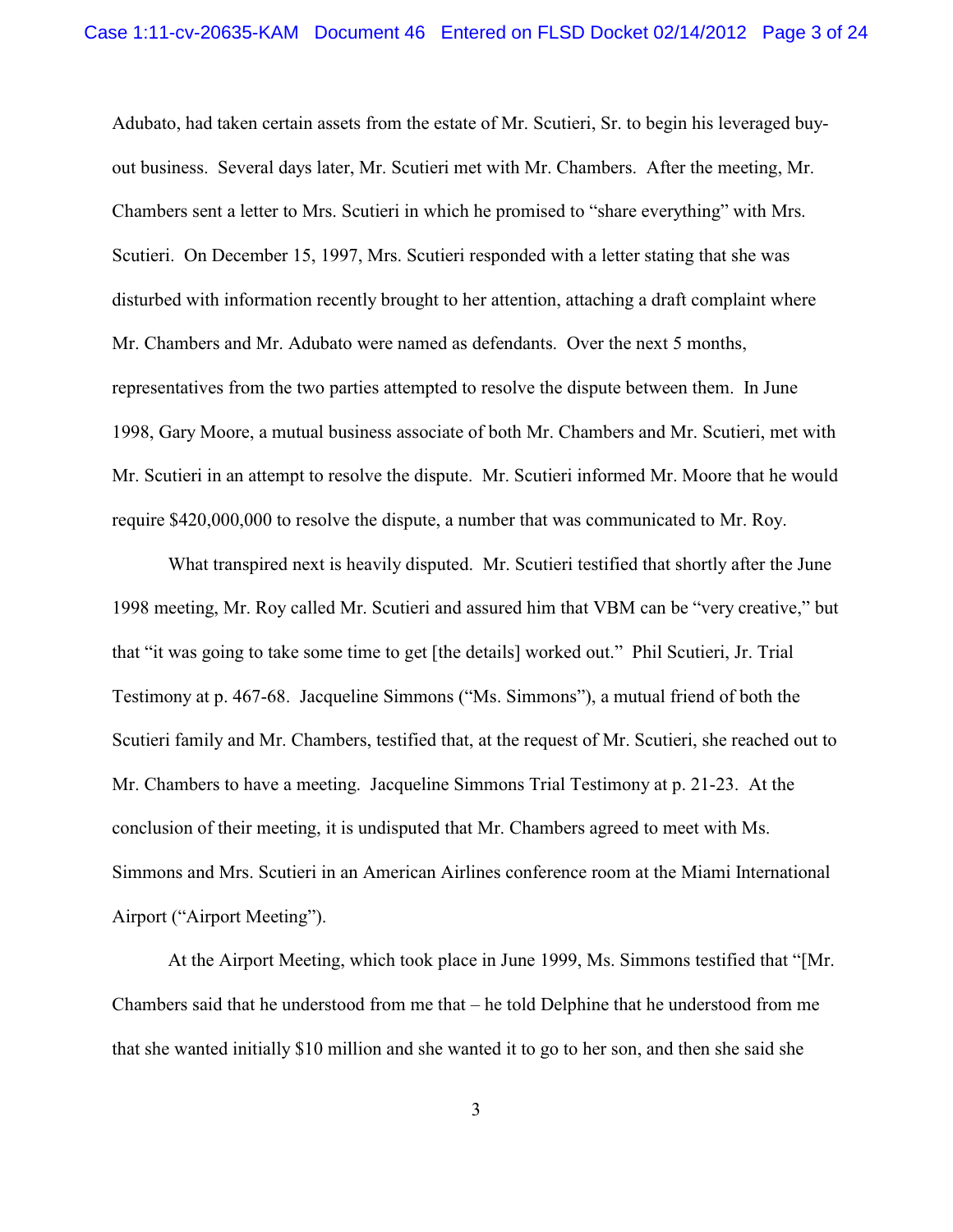wanted the other total amount, which was \$420 million, to be worked out, and that's what she told him she wanted." Jacqueline Simmons Trial Testimony at p. 37. Mr. Chambers testified that, at the Airport Meeting, he said he would not loan \$10,000,000, but that he would tell his "financial advisors that they, (A), help [Mr. Scutieri] get a conventional first mortgage loan on the [Sundale Property] and, (B), if that loan fell short of the \$10,000,000, that I would recommend to them that our entities provide up to \$2 million in a subordinated second mortgage loan." Raymond Chambers Trial Testimony at p. 76. Ms. Simmons testified otherwise, attesting that Mr. Chambers promised to give \$10,000,000 as an "initial payment of getting the monies back to [Mrs. Scutieri]." Jacqueline Simmons Trial Testimony at p. 39.

Shortly after the Airport Meeting, Mr. Roy made an arrangement with Mr. Inglis, an attorney and personal friend of Mr. Roy, to create FACE, the sole purpose of which was to provide funding for the project. The only two members of FACE are VBM and Mr. Inglis. *C. The Funding*

From July 30, 1999, through November 11, 1999, FACE loaned Sundale a total of \$1,700,000 through 8 different promissory notes personally guaranteed by Mr. Scutieri. The notes, however, were unsecured at the time because the portion of the Sundale Property involved in the project was already encumbered by an off-shore company owned by Mr. Scutieri and subject to a lien held by Ms. Simmons. On November 29, 1999, the original notes and personal guarantees were replaced by a \$2,000,000 renewal promissory note, which was secured by the portion of the Sundale property involved in the project. Prior to the execution of this note, Mr. Scutieri was removed as a personal guarantor of the initial loans and the two liens on the property were removed. Also on November 29, 1999, the law firm of Ruden, McClosky, Smith, Schuster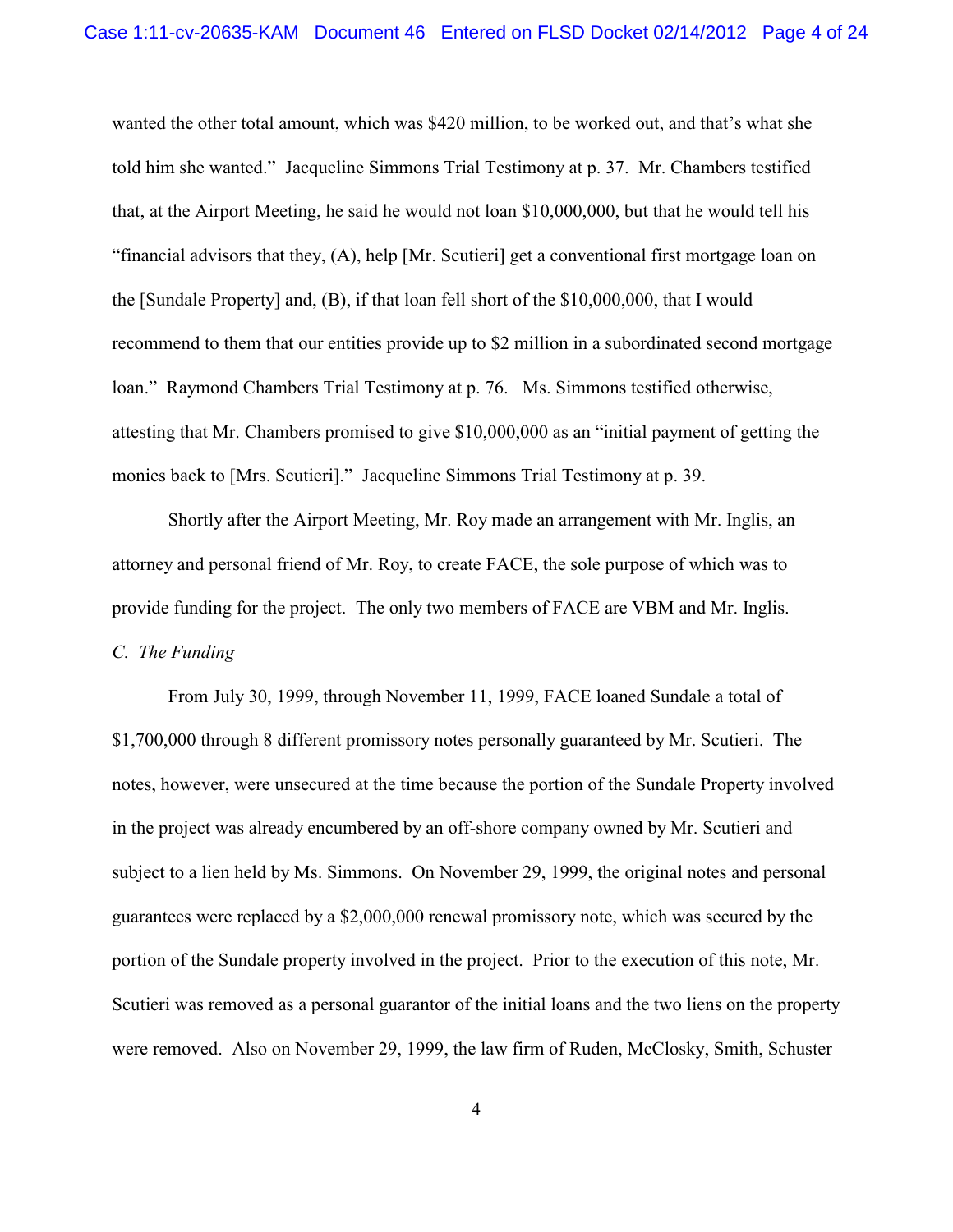& Russell, P.A. ("Ruden McClosky"), issued an opinion letter opinion as to the validity and enforceability of the November 1999 note and the mortgage and security agreement See FACE Trial Exhibit B9.

Between December 17, 1999, and March 22, 2000, FACE loaned Sundale an additional \$5,300,000 through six additional loans, some of which were personally guaranteed by Mr. Scutieri, and some of which were secured by a mortgage and security agreement. In conjunction with at least two of the transactions, Ruden McClosky issued an opinion letter opining as to the validity and enforceability of those mortgage and security agreements. See FACE Trial Exhibit C21, C50. Between July 30, 1999, and March 20, 2000, FACE loaned Sundale a total of \$7,300,000, but Sundale never made a single payment of its obligation to FACE under any of the aforementioned notes.

### *D. Ocean Bank's Involvement*

On March 28, 2000, Mr. Inglis sent a letter to Mr. Scutieri informing him that FACE would not be providing any additional funding for the project. In April 2000, the project stopped, according to Mr. Scutieri, due to a lack of funding. In March 2001, Mr. Scutieri sought alternative financing and reached a tentative agreement with Ocean Bank. The agreement would have Ocean Bank provide \$10,000,000 in funding for the project in exchange for a first mortgage on the Sundale Property. This agreement required FACE to subordinate its first lien position to Ocean Bank, something that FACE was unwilling to do. Accordingly, Sundale's agreement with Ocean Bank fell through.

On May 25, 2001, Mr. Scutieri wrote a lengthy letter to Mr. Inglis alleging, for the first time in writing, that the funding was merely disguised as a loan. The letter also accused Mr.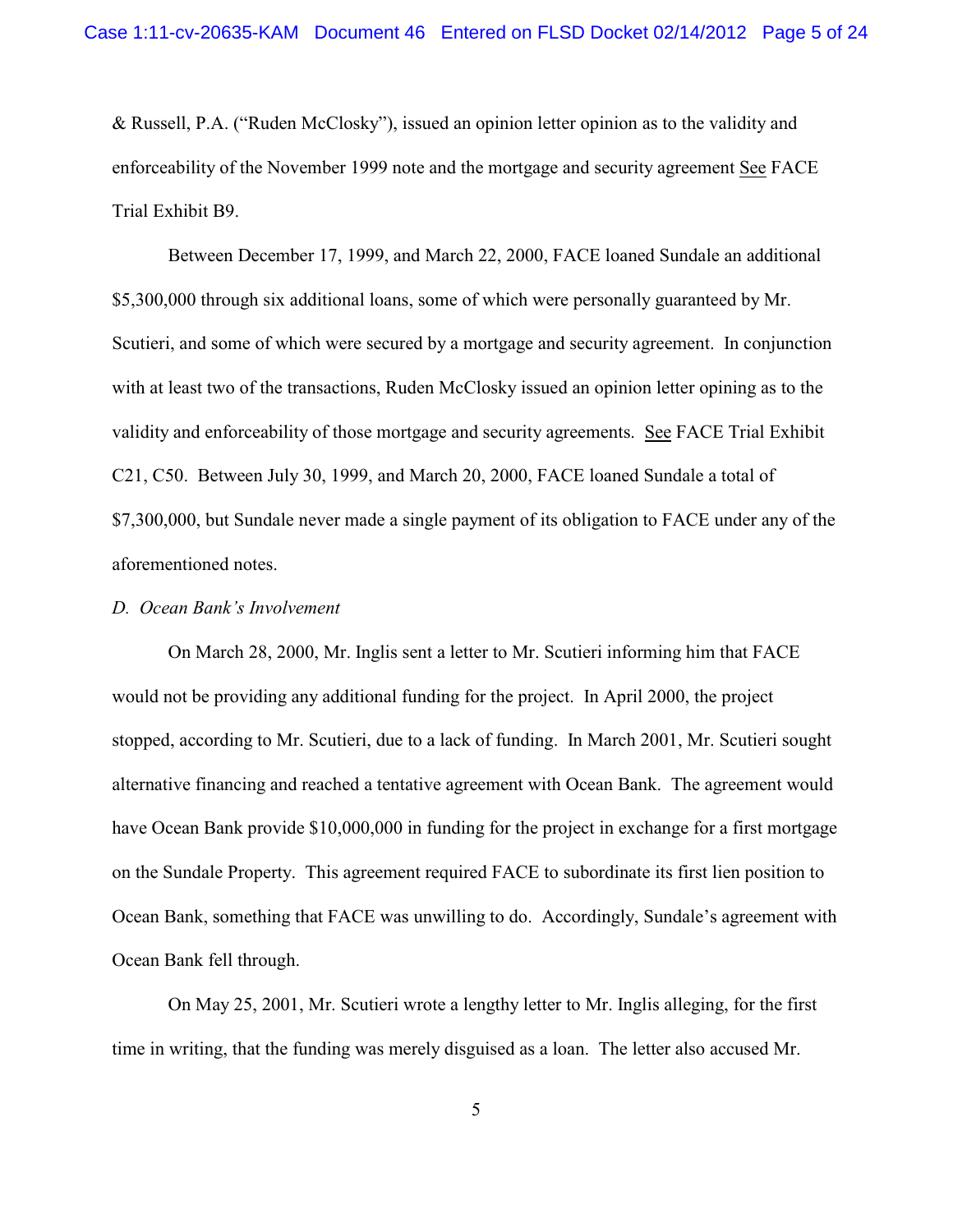Chambers with interfering with Mr. Scutieri's ability to get a loan from Ocean Bank. On June 19, 2001, Sundale, KHS, and Mr. Scutieri individually filed a complaint in the Southern District of Florida against FACE, Mr. Chambers, Mr. Adubato, and a number of other defendants. The complaint alleged that at the airport meeting, it was agreed that the \$10,000,000 loan would eventually be forgiven. The complaint, however, was never served on FACE and was ultimately dismissed in November, 2001.

Finally, on September 7, 2001, Sundale closed a \$12,000,000 loan with Ocean Bank ("Ocean Bank Loan"). The terms of the agreement provided for FACE's loans to be reduced to \$3,250,000, and for FACE to subordinate its lien to the lien of Ocean Bank with respect to the remaining indebtedness. Sundale was obligated to make quarterly interest payments until November 29, 2002, and then monthly payments thereafter. All of the parties signed three separate modification agreements memorializing these requirements. These agreements included a provision by which Sundale and Mr. Scutieri specifically and unequivocally granted a full and complete "release and discharge" to FACE and Mr. Inglis for "any and all manner of liabilities or claims that may exist." Ruden McClosky again issued an opinion letter opining to the validity and enforceability of those modification agreements. See FACE Trial Exhibit D40.

Sundale made all interest payments due to FACE through May 2005. Despite the fact that Sundale stopped making payments at that time, FACE did not take any steps to collect the debt. Mr. Inglis testified that FACE elected not to pursue its remedies under the loan agreements because it did not want to take over the project subject to the Ocean Bank loan, nor did it want to "inspire" Mr. Scutieri to file a lawsuit.

6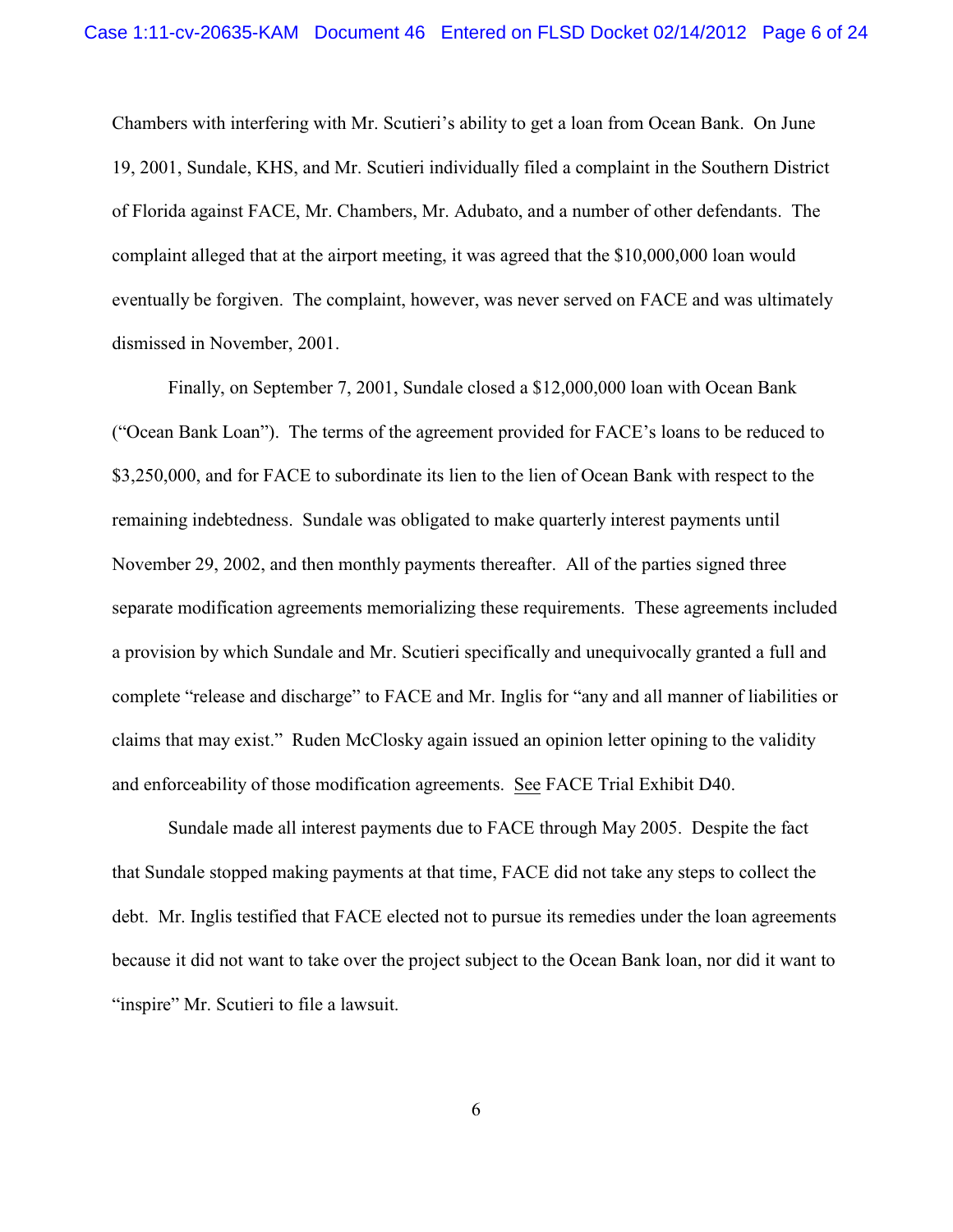### *E. Adversary Proceedings*

On December 11, 2007, both Ocean Bank and FACE sent default notices to Sundale. The next day, Sundale filed for protection under Chapter 11 of the United States Bankruptcy Code, and KHS did the same on January 30, 2008.

On May 1, 2008, FACE initiated this adversary proceeding by filing a two count complaint seeking a determination of the extent, validity, and priority of its asserted lien on the Sundale Property. On November 17, 2008, Sundale and KHS responded by both denying FACE's allegations and asserting a number of affirmative defenses. On July 30, 2009, Sundale and KHS filed a Second Amended Answer, for the first time asserting two counterclaims, one seeking a declaration that FACE's liens were not valid and enforceable and one for recoupment.

Both Sundale's affirmative defenses and counterclaims relied upon the same factual and legal bases, namely that FACE's lien was invalid and unenforceable because the funds advanced by FACE were intended to be a disguised loan as an initial payment by Mr. Chambers to the Scutieri family as partial payment of the monies Mr. Chambers wrongfully diverted from Phil Scutieri Sr.'s estate. Although Sundale initially demanded a jury trial with respect to the claim of recoupment, at an August 31, 2009, hearing in the Bankruptcy Court, Sundale explicitly stated that it "decided not to move to withdrawal [sic] the reference." The matter eventually went to trial before the Bankruptcy Court, after which FACE filed a motion for judgment on partial findings pursuant to Federal Rule of Bankruptcy Procedure 7052.

The Bankruptcy Court ultimately ruled in favor of FACE, finding that FACE "overwhelmingly established a prima facie case that it holds a valid, perfected lien against the Sundale Property and the Trustee Property. Conversely, the Defendants failed to meet their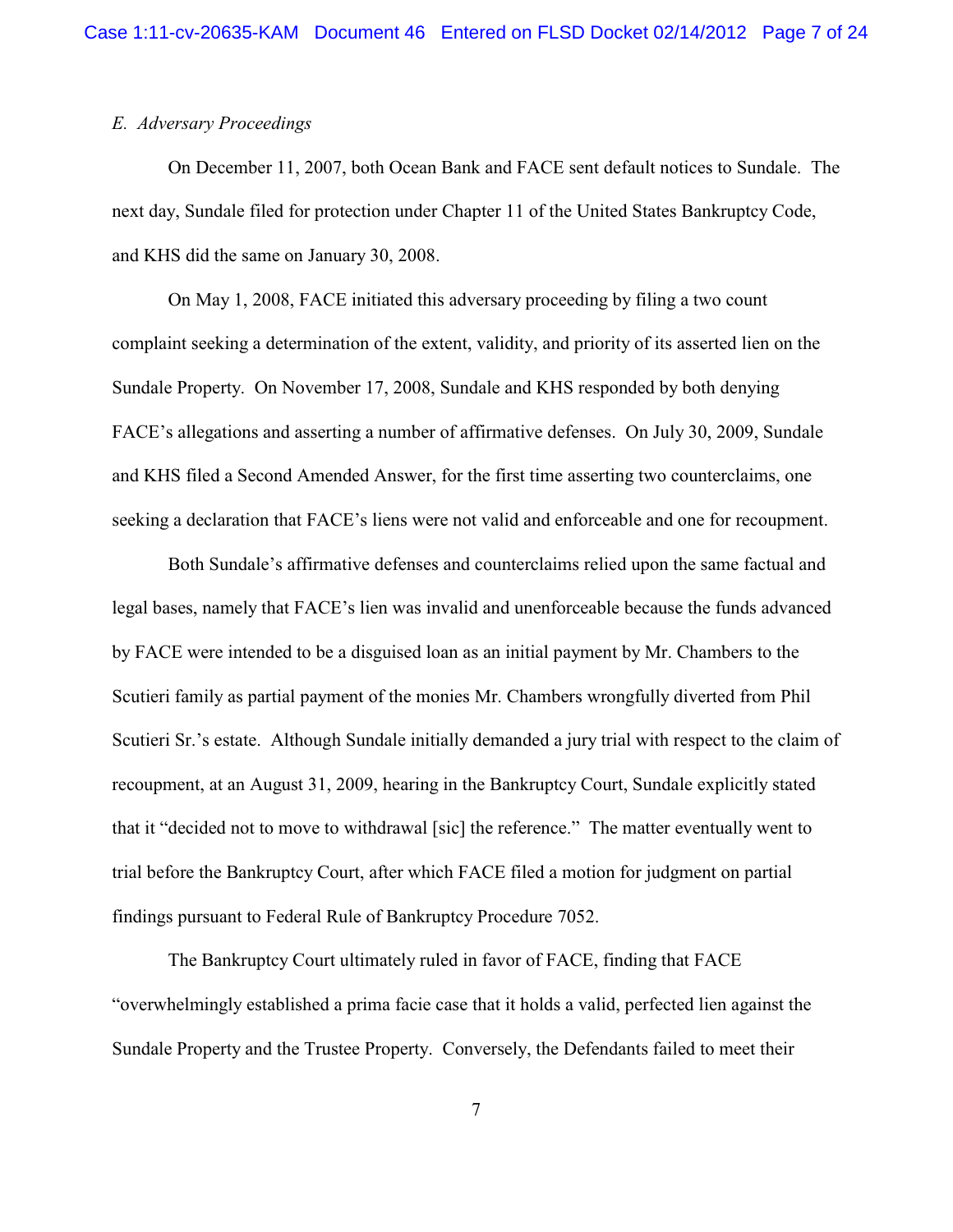burden of proof in every aspect with regard to their affirmative defenses and their counterclaims." Bankruptcy Court Report at 21. To supports its ultimate findings, the Bankruptcy Court stated, "I find the credibility of virtually all of the witnesses to be highly questionable . . ." Bankruptcy Court Report at 24.

Sundale and KHS now appeal this ruling from the Bankruptcy Court.

## **II. Standard of Review**

Recently, the Supreme Court of the United States rendered its decision in Stern v. Marshall, 131 S.Ct. 2594 (June 23, 2011). That decision has "a narrow holding, but potentially enormous implications for bankruptcy courts and litigation in the federal courts." Erwin Chemerinsky, Enormous Confusion, NAT'L L.J., Aug. 29, 2011. In the September 22 hearing before this Court, Sundale alleged that Stern is applicable here. Both parties have submitted supplemental briefs on the issue.

### *A. The Supreme Court's Holding in Stern*

Congress has divided bankruptcy proceedings into three categories:(1) those that arise under title 11; (2) those that arise in title 11; and (3) those that are related to a case under title 11. See Stern, 131 S.Ct. at 2603 (citing § 157(a)). "District courts may refer all such proceedings to the bankruptcy judges of their district, and bankruptcy courts may enter final judgments in 'all core proceedings arising under title 11, or arising in a case under title 11.' " Id. (quoting §§ 157(a), (b)(1)) (emphasis supplied). Congress has articulated 16 specific types of proceedings that are considered to be "core proceedings" in which bankruptcy courts are statutorily authorized to render final judgments. See id. (citing  $\S$ § 157(b)(1)-(2)). Section 157(b)(2)(C) of Title 11 defines "counterclaims by the estate against persons filing claims against the estate" to be one of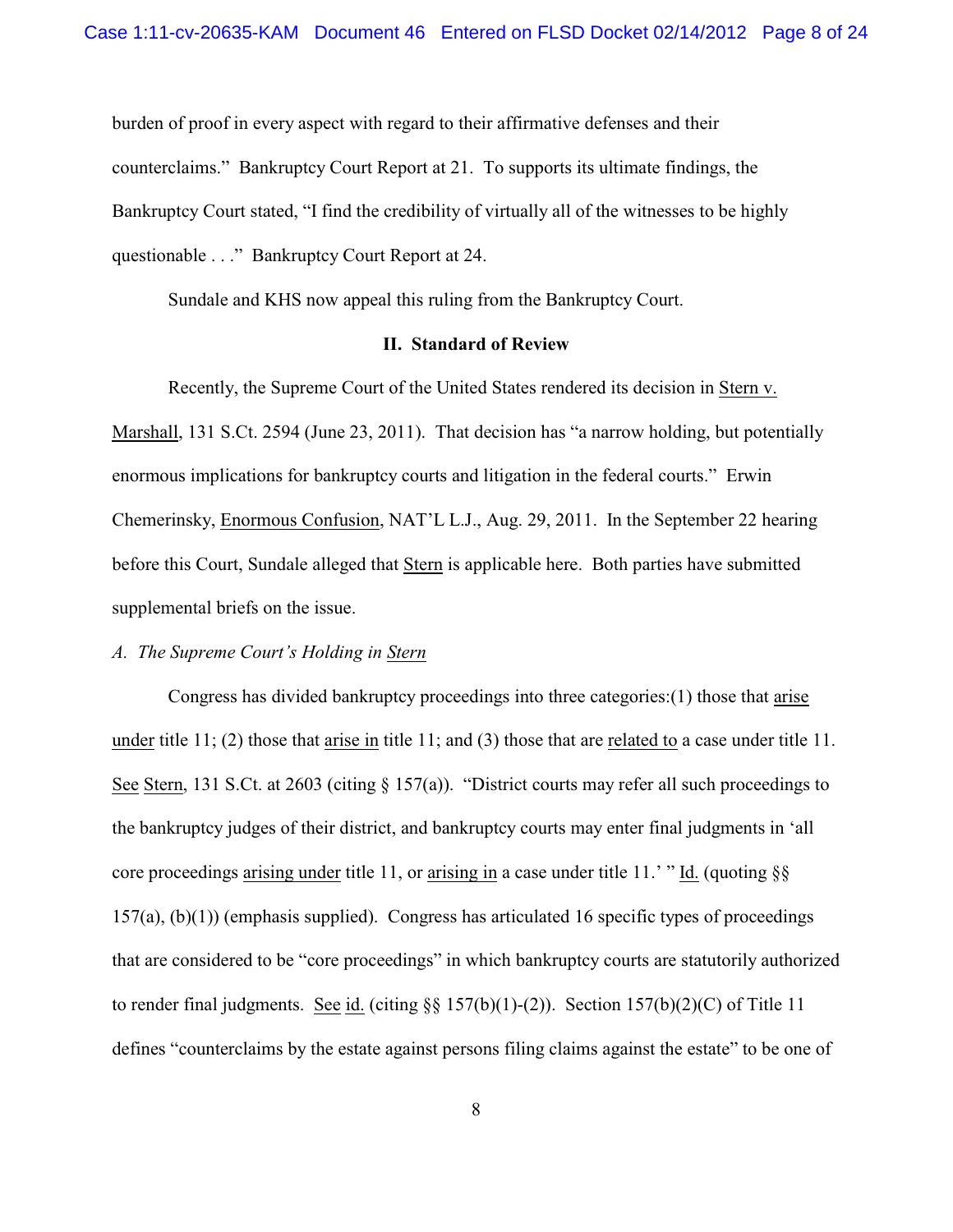these "core proceedings." "Parties may appeal final judgments of a bankruptcy judge in core proceedings to the district court, which reviews them under traditional appellate standards." Id. at 2603-04. If a bankruptcy judge determines that a proceeding is "not a core proceeding, but . . . otherwise related to a case under title 11," then that judge may only "submit proposed findings of fact and conclusions of law to the district court."  $\S 157(c)(1)$ . In those matters, "[i]t is the district court that enters final judgment . . . after reviewing *de novo* any matter to which a party objects." Stern, 131 S.Ct. at 2604 (citing § 157(c)(1)).

Stern involved a tortious interference counterclaim, which arose under state common law, that the bankruptcy court determined to be a "core proceeding" as defined by  $\S 157(b)(2)(C)$ . See id. at 2611. After determining it had jurisdiction over the matter, the bankruptcy court rendered a final judgment on the state law counterclaim. See id. at 2600. The Supreme Court determined that the bankruptcy court had the statutory authority under 28 U.S.C. § 157(b) to issue a final judgment on the state law counterclaim, but that it was a violation of Article III of the United States Constitution for Congress to confer that authority upon the bankruptcy court. See id. The Supreme Court ultimately held:

Article III of the Constitution provides that the judicial power of the United States may be vested only in courts whose judges enjoy the protections set forth in that Article. We conclude today that Congress, in one isolated respect, exceeded that limitation in the Bankruptcy Act of 1984. The Bankruptcy Court below lacked the constitutional authority to enter a final judgment on a state law counterclaim that is not resolved in the process of ruling on a creditor's proof of claim. Accordingly, the judgment of the Court of Appeals is affirmed.

Id. at 2620 (emphasis supplied).

The Supreme Court also made clear that it did not intend its decision in Stern to have broad implications: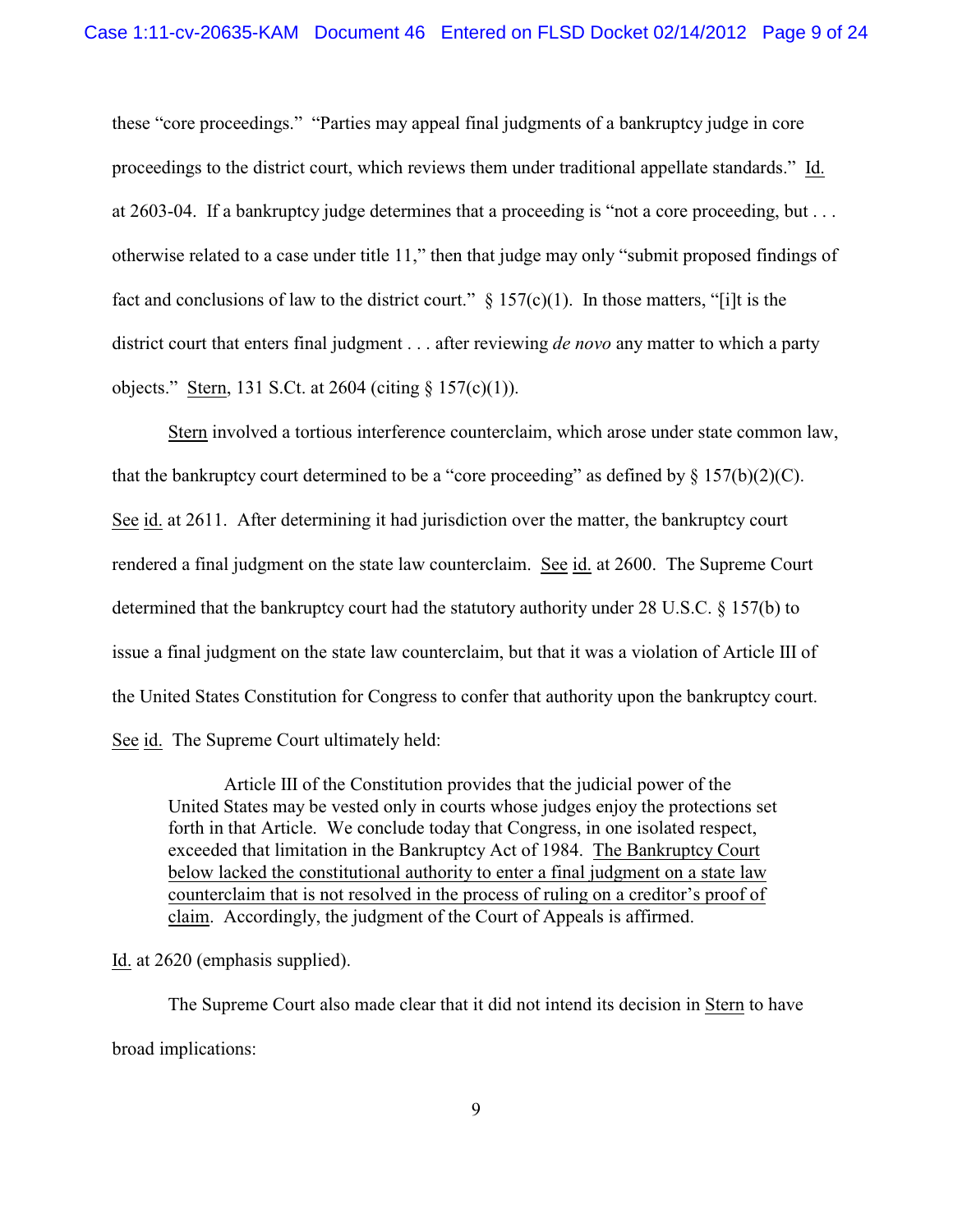As described above, the current bankruptcy system also requires the district court to review de novo and enter final judgment on any matters that are "related to" the bankruptcy proceedings,  $\S 157(c)(1)$ , and permits the district court to withdraw from the bankruptcy court any referred case, proceeding, or part thereof, § 157(d). Pierce has not argued that the bankruptcy courts "are barred from 'hearing' all counterclaims" or proposing findings of fact and conclusions of law on those matters, but rather that it must be the district court that "finally decide[s]" them. We do not think the removal of counterclaims such as Vickie's from core bankruptcy jurisdiction meaningfully changes the division of labor in the current statute; we agree with the United States that the question presented here is a "narrow" one.

### Id. at 2602 (emphasis supplied).

### *B. Stern is Inapplicable Here*

The facts presently before the Court are materially distinguishable from those in Stern. That case involved a tortiouos interference counterclaim that was a "state law action independent of the federal bankruptcy law and not necessarily resolvable by a ruling on the creditor's proof of claim in bankruptcy." Id. at 2611 (emphasis supplied).

Stern involved a complaint filed by a creditor seeking a declaration that his defamation claim was not dischargeable in the bankruptcy proceedings. Id. at 2601. The "proof of claim" at issue was "for the defamation action, meaning that [the creditor] sought to recover damages for [the claim] from [the] bankruptcy estate." Id. The debtor "responded to [the creditor]'s initial complaint by asserting truth as a defense to the alleged defamation and by filing a counterclaim for tortious interference." Id. That counterclaim alleged that the creditor "had wrongfully prevented [the debtor's husband] from taking the legal steps necessary to provide [the debtor] with half his property." Id. That counterclaim for tortious interference was the claim deemed by the Supreme Court to be a "state law action independent of the federal bankruptcy law and not necessarily resolvable by a ruling on the creditor's proof of claim in bankruptcy." Id. at 2611.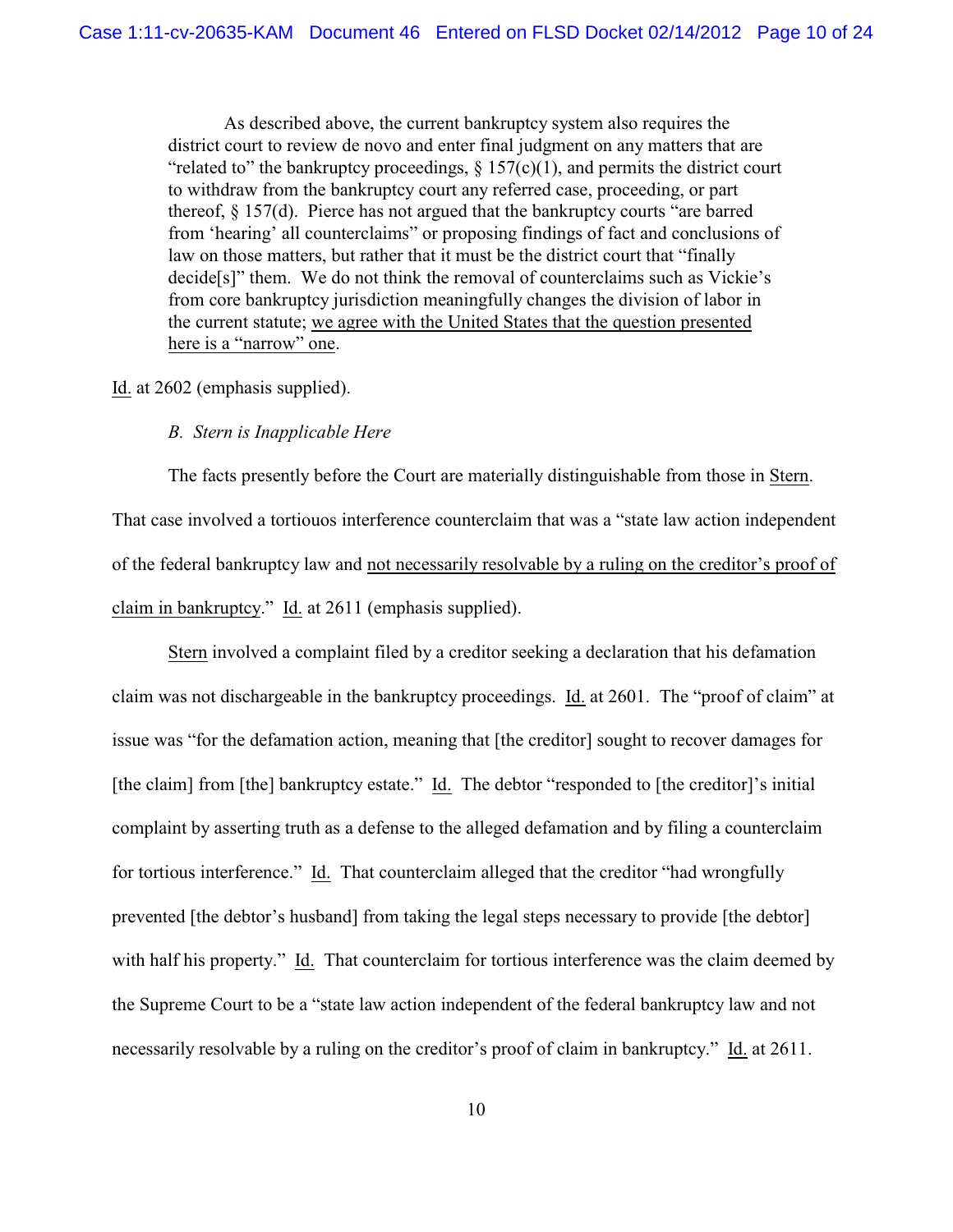Here, the only state law counterclaim advanced by Sundale is that of recoupment. As further discussed below, the crux of Sundale's argument is that the "proof of claim" filed by FACE was never intended to be a loan, but rather the first of many payments Mr. Chambers was to make to the Scutieri family to satisfy a \$420,000,000 debt. Sundale relied on this theory to advance numerous affirmative defenses against FACE's proof of claim and as the premise for its two counterclaims against Sundale. All of the affirmative defenses and the counterclaims thus have one common thread. A rejection of Sundale's version of the events as defenses to FACE's claims also undermines the two counterclaims. Similarly, a finding in favor of Sundale on its defenses to FACE's claims would necessarily result in a favorable ruling for Sundale on its two counterclaims. Either way, a resolution of the proof of claim necessarily resolves the recoupment and declaratory judgment counterclaims.

Because Sundale's counterclaims are necessarily resolved by resolution of FACE's proof of claim, the self-declared narrow holding in Stern is distinguishable from the facts presently before the Court. The question here, therefore, is whether a bankruptcy court can enter a final judgment on a state law counterclaim that is necessarily resolved by a ruling on the creditor's proof of claim in bankruptcy. Because the Stern Court emphasized that bankruptcy courts lack jurisdiction to resolve state law counterclaims that are not "necessarily resolved by a ruling on the creditor's proof of claim in bankruptcy," this Court concludes that those claims that are "necessarily resolved" are appropriate for final judgment by a bankruptcy court. Thus, when a counterclaim is "necessarily resolved" by a ruling on a creditor's proof of claim, the Court holds that bankruptcy courts can enter final judgments on such claims. Accordingly, the Court will review the factual findings of the decision below under a clear error standard, while reviewing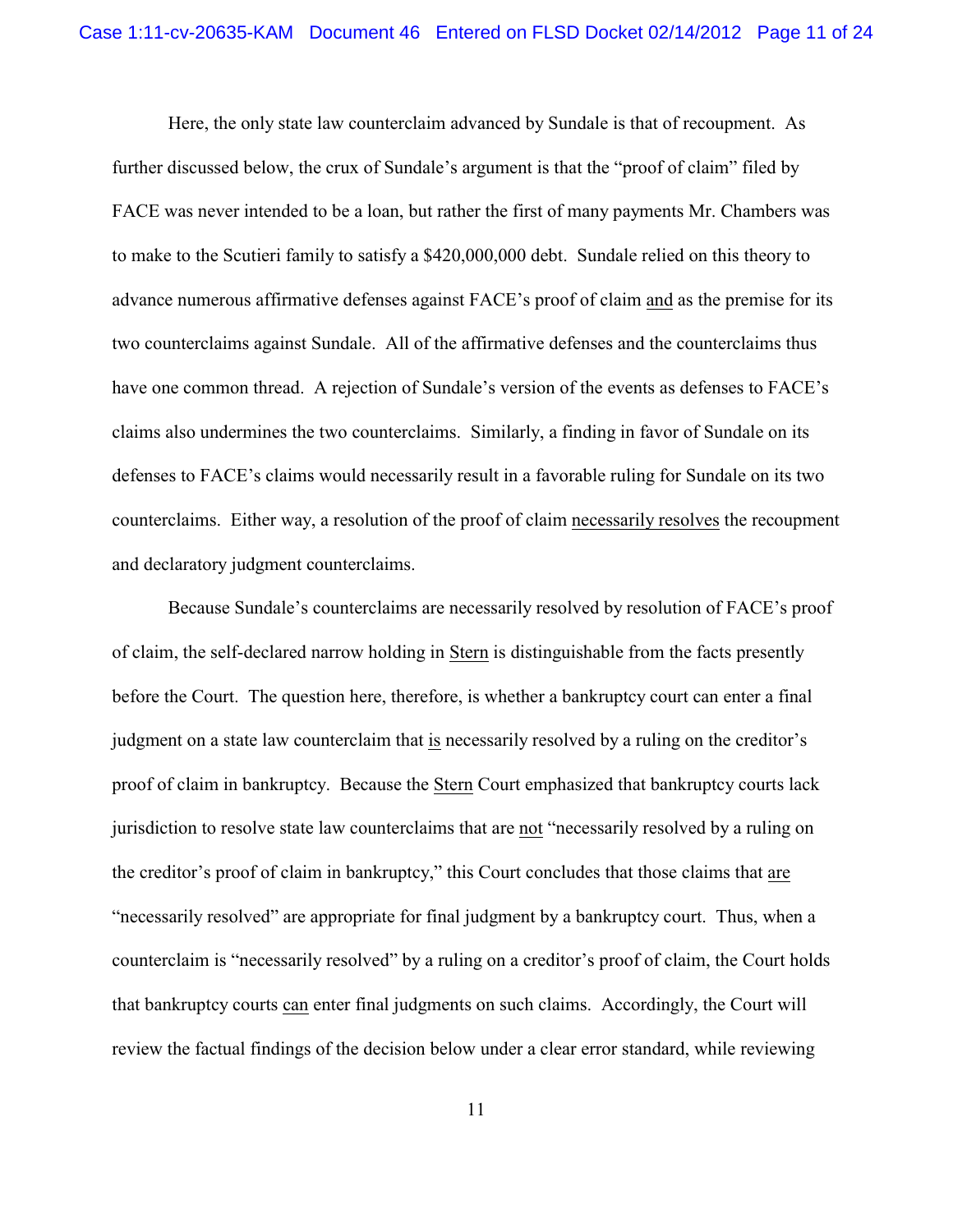the bankruptcy court's conclusion of law under a *de novo* standard. In re Harwell, 628 F.3d 1312, 1316 (11<sup>th</sup> Cir. 2010) (quoting Trusted Net Media holdings, LLC v. The Morrison Agency, Inc. (550 F.3d 1035, 1038 (11<sup>th</sup> Cir. 2008) ("In bankruptcy appeals, this Court independently examines the factual and legal findings of the bankruptcy court using the same standards as did the district court." $)^3$ .

Nonetheless, because the effect of Stern is still unsettled both in this circuit and throughout the country, as discussed below, the Court has also independently reviewed the entire record *de novo*.

### **III. Discussion**

FACE initiated this present matter to determine the extent, validity, and priority of its claims against Sundale and KHS. In support of its claim, FACE relies on the loan documents associated with the Ocean Bank closing, executed on September 7, 2001. Sundale has asserted nine affirmative defenses: (1) promissory estoppel; (2) unclean hands; (3) waiver; (4) fraudulent

<sup>&</sup>lt;sup>3</sup> The Bankruptcy Court did not contend that it had authority over the counterclaim pursuant to § 157(b). Rather, the Bankruptcy Court asserted that it had "jurisdiction over the Recoupment claim . . . under its 'related-to' jurisdiction . . ." Bankruptcy Court Report at 3. Despite declaring its jurisdiction over the counterclaim derived from the more restrictive  $\delta$ 157(c), the Bankruptcy Court nonetheless attempted to render a final judgment over the Recoupment counterclaim, stating that "Judgment on Count II of the Counterclaim is granted in favor of FACE and against Sundale and Mr. Scutieri." Bankruptcy Court Report at 45. As established above, if a bankruptcy judge determines that a proceeding is "not a core proceeding, but . . . otherwise related to a case under title 11," then that judge may only "submit proposed findings of fact and conclusions of law to the district court."  $\S$  157(c)(1).

The Court finds that the Bankruptcy Court erred as a matter of law when it determined that the recoupment counterclaim was "related to" a case under title 11. The Court finds that the Bankruptcy court did have authority over the counterclaim pursuant to  $\S$  157(b), which, as discussed above, allows the Bankruptcy Court to render a final judgment so long as the claim is "necessarily resolved" in deciding the creditor's claim. Accordingly, although the Bankruptcy Court erred in defining its jurisdiction over the matter, it did not err in rendering a final judgment on the counterclaims. See Stern, 131 S.Ct. 2617-18.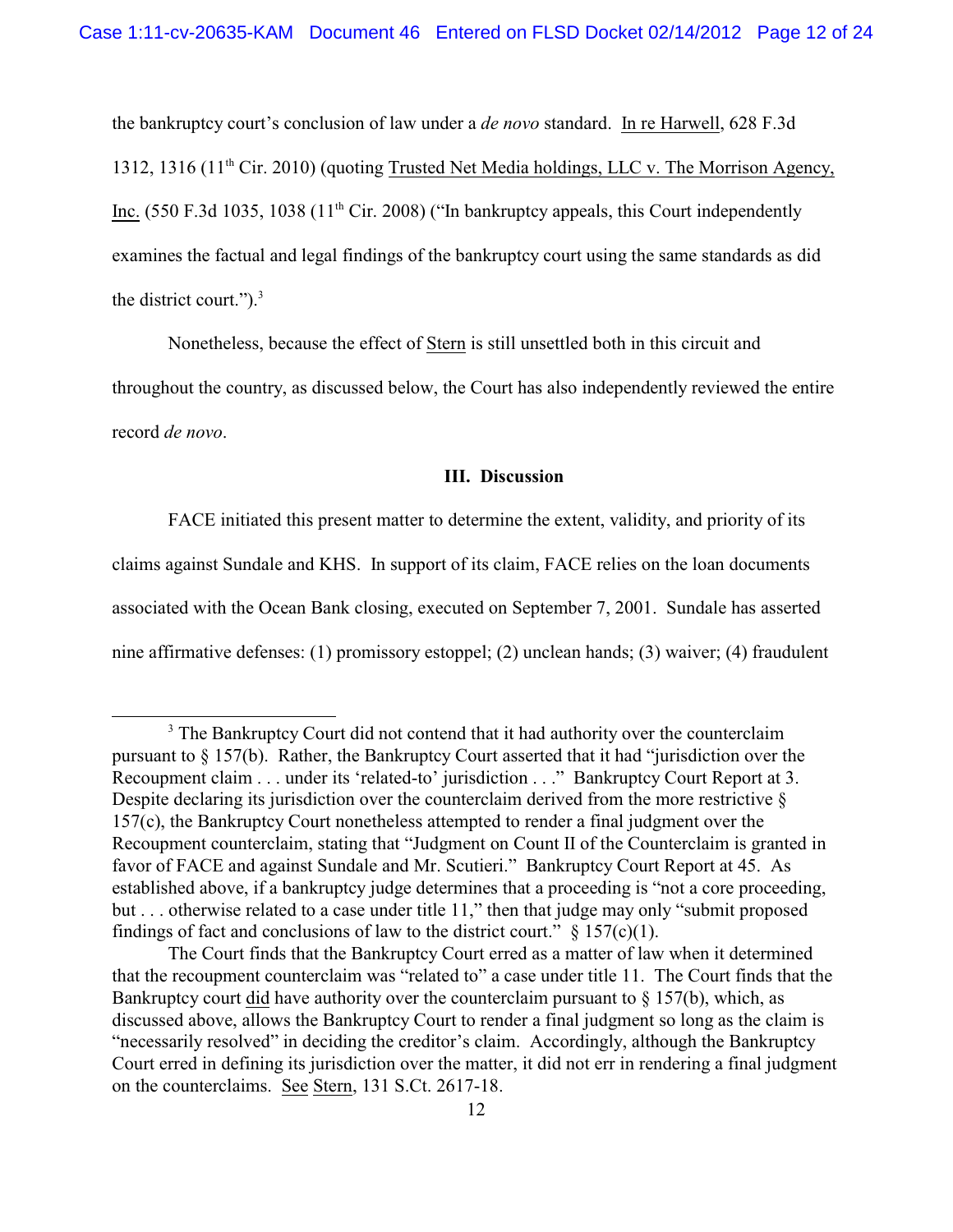inducement; (5) duress; (6) fraudulent misrepresentation; (7) failure of consideration; (8) fraudulent inducement; and (9) equitable estoppel. Sundale has also advanced two counterclaims: (1) determination of extent, validity and priority of FACE's alleged lien against the property; and (2) recoupment.

### *A. Universal Findings*

The crux of each of the arguments advanced by Sundale lies in its assertion that, at the airport meeting, Mr. Chambers promised Mrs. Scutieri that the loans in question were never meant to be repaid. That promise, however, was never memorialized in writing. Mr. Chambers testified that he merely promised to help find Mr. Scuitieri funding for his hotel project. See Raymond Chambers Trial Testimony at p. 76. Ms. Simmons testified differently, asserting that Mr. Chambers agreed to make a \$10,000,000 payment, disguised as a loan, as the first of many payments aimed at repaying the Scutieri family. See Jacqueline Simmons Trial Testimony at p. 39. Preliminarily, the Court notes that it has independently reviewed all of the trial testimony and finds Mr. Chambers version of events to be more credible. To the extent the Court may be legally required to review the Bankruptcy Court's findings and conclusions *de novo*, and not under an abuse of discretion standard, the Court finds that Mr. Chambers did not agree to advance \$10,000,000, disguised as a loan, to Mr. Scutieri or Sundale. The Court further finds that it is implausible that such a "payment" was merely an initial payment toward resolution of the Scutieri family demand of \$420,000,000 to resolve the disputed claim. The Court finds Sundale's contention that sophisticated business persons would resolve a multi-million dollar dispute in a fashion described by Sundale's witnesses as preposterous.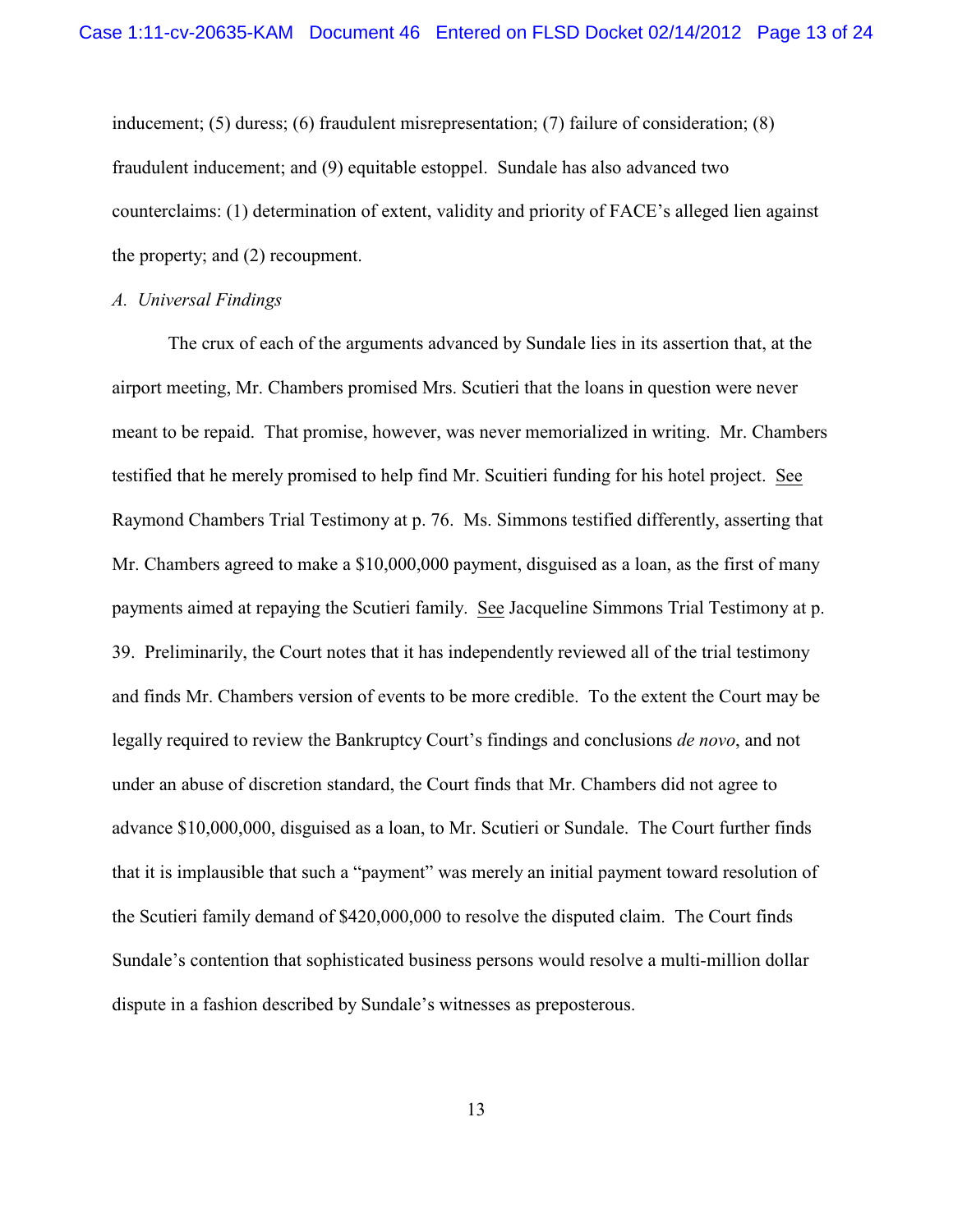A review of the objective written documents entered into the record bolsters Mr.

Chamber's testimony. There is no question that the two parties walked away from the Airport Meeting with different understandings of what was agreed to. What is undisputed, however, is that every single document executed by both Sundale and FACE thereafter supports a finding that the loans in question were meant to be repaid. Over the course of eight months, Sundale entered into sixteen separate promissory notes that explicitly provided that Sundale was responsible for repaying those loans. At no point over the course of those eight months did Sundale, Mr. Scutieri, or anyone else object to the validity of these loans. In fact, at least two promissory notes had their validity independently verified by opinion letters issued by Ruden McCluskey. See FACE Trial Exhibit C21, C50. These opinion letters, along with the promissory notes themselves, clearly establish that these loans were issued with the expectation of repayment.

Moreover, Sundale did not challenge the validity of the promissory notes entered into prior to March 20, 2000 until after FACE made clear its intent to discontinue funding Sundale's hotel project. On May 25, 2001, Mr. Scutieri wrote a letter to Mr. Inglis claiming the invalidity of the loans, doing so for the first time in writing. On June 19, 2001, Sundale, KHS, Mr. Scutieri, and Mrs. Scutieri filed a complaint against FACE and a number of other entities in the Southern District of Florida, which specifically alleged the invalidity of the loans.

Despite explicitly expressing its belief that the promissory notes were entered into fraudulently, Sundale reaffirmed those notes by entering into a new agreement with FACE on September 7, 2001, the agreement which governs the dispute presently before the Court. All of the involved parties, including Sundale, signed three separate modification agreements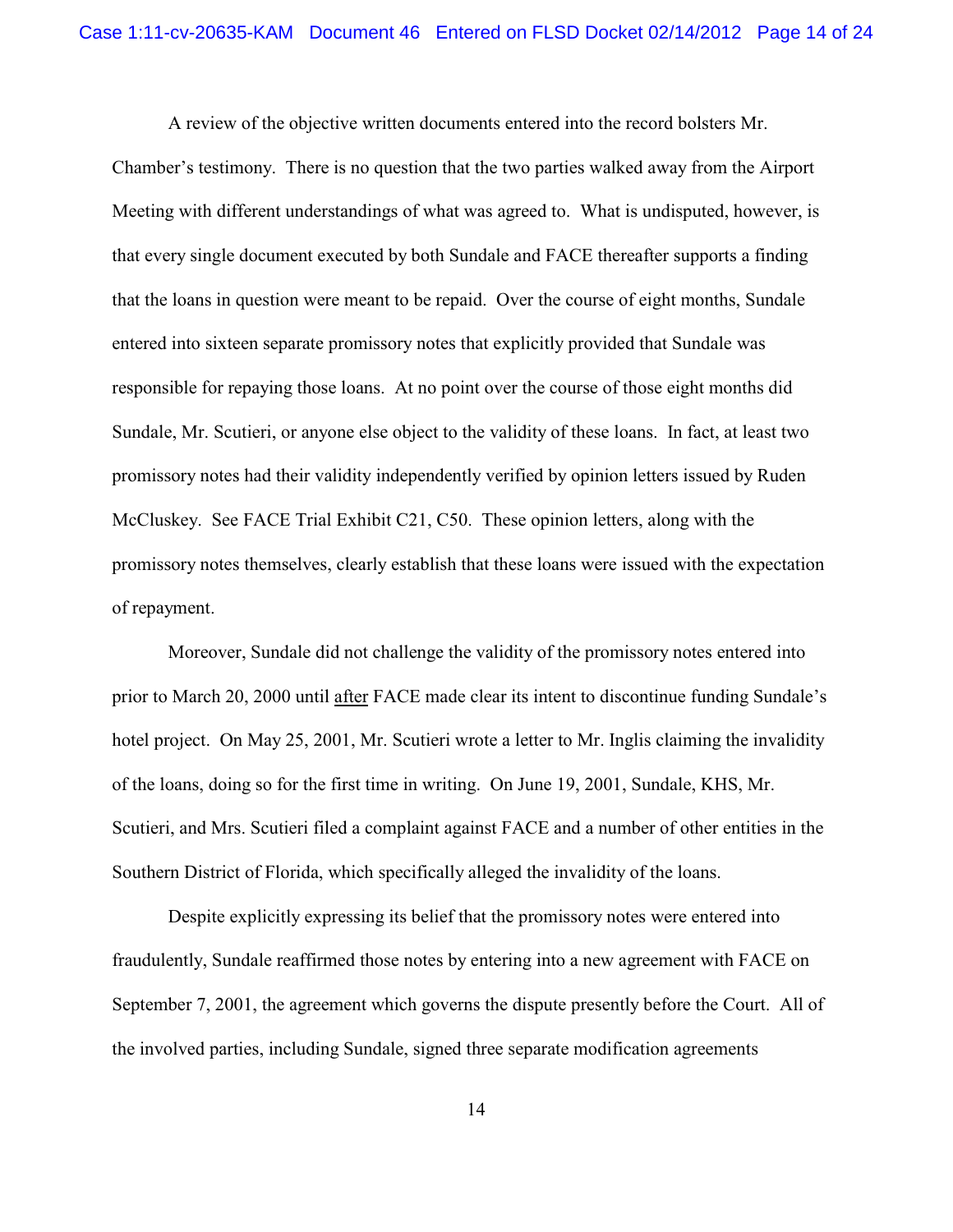memorializing specific details about the new agreement. See FACE Trial Exhibits D47, D48, and D49. In fact, as part of these modifications, Sundale granted FACE a complete "release and discharge" for "any and all manner of liabilities or claims that may exist." See FACE Trial Exhibits D47 at ¶ 14; D48 at ¶ 14; D49 at ¶ 14. Accordingly, Sundale entered into the new promissory notes on September 7, 2001, without any basis for believing that it did not have to repay FACE. Further bolstering the validity of the September 7, 2001, agreement is an additional opinion letter issued by Ruden McClosky opining to the validity and enforceability of those modification agreements. See FACE Trial Exhibit D40. For all of these reasons, the Court finds the September 7, 2001, Ocean Bank Closing Documents to be valid. The burden therefore shifts to Sundale to overcome the presumed validity of the governing loan documents.

With these findings in mind, the Court proceeds to address each of the individual affirmative defenses and counterclaims.

### *B. Promissory and Equitable Estoppel*

Under Florida law, "[t]he elements of estoppel are: (1) a representation as to a material fact that is contrary to a later-asserted position; (2) reliance on that representation; and (3) a change in position detrimental to the party claiming estoppel, caused by the representation and reliance thereon." Bristol West Ins. Co. v. Albertson, 41 So. 3d 378, 380 (Fla. 4th DCA 2010) (citing Lloyds Underwriters at London v. Keystone Equip. Fin. Corp., 25 So. 3d 89, 93 (Fla. 4th DCA 2009)). The party seeking the estoppel must prove each of the elements by clear and convincing evidence. See Hoffman v. State, Dep't of Magm't Services, Div., 964 So. 2d 163, 166 (Fla. 1st DCA 2007) (citing Castro v. E. Pass Enterprises, Inc., 881 So. 2d 699, 700 (Fla. 1st DCA 2004)).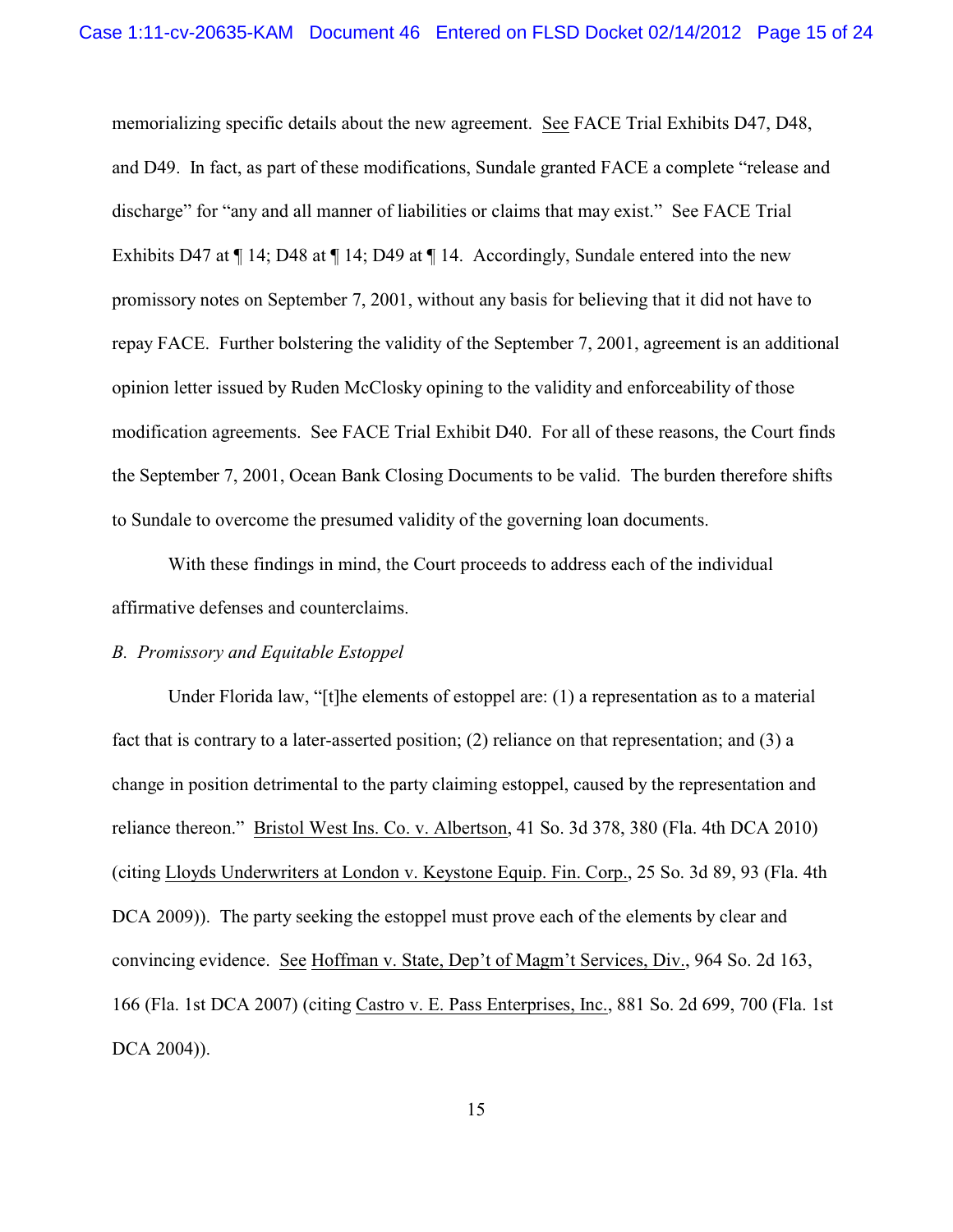For reasons discussed above, Sundale has failed to establish that FACE made "a representation as to a material fact that is contrary to a later-asserted position" by clear and convincing evidence. Sundale's First and Ninth estoppel-based affirmative defenses thus fail for failing to establish the first element of an estoppel claim.

Sundale has also failed to prove that it reasonably relied on the alleged misrepresentation. The alleged misrepresentation was made in the context of negotiations to settle a dispute between Mr. Chambers and Mrs. Scutieri. As a matter of law, any reliance on misrepresentations made in the context of an adversarial relationship is unreasonable. See Megens v. Dreyfoos, 166 F.3d 1114, 1118-19 (11th Cir. 1999) (citing Pettinelli v. Danzig, 722 F.2d 706, 710 (11th Cir. 1984)). If Sundale did rely on statements made by Mr. Chambers it was in the context of an adversarial relationship. Therefore, the Court finds as a matter of fact any such reliance was unreasonable.

Moreover, both Sundale and Mr. Scutieri's own conduct precludes Sundale from any reasonable reliance on statements made at the Airport meeting. Through Mr. Scutieri's May 25, 2001, letter and the complaint filed in June 2001, to which Sundale itself was a plaintiff, Sundale clearly demonstrated that it knew of the alleged misrepresentations prior to the Ocean Bank Loan Documents being executed on September 7, 2001. Sundale cannot now claim that it relied on an alleged misrepresentation after acknowledging, in writing, that it was aware of that very misrepresentation.

For all the aforementioned reasons, Sundale's First and Ninth equitable-based defenses fail.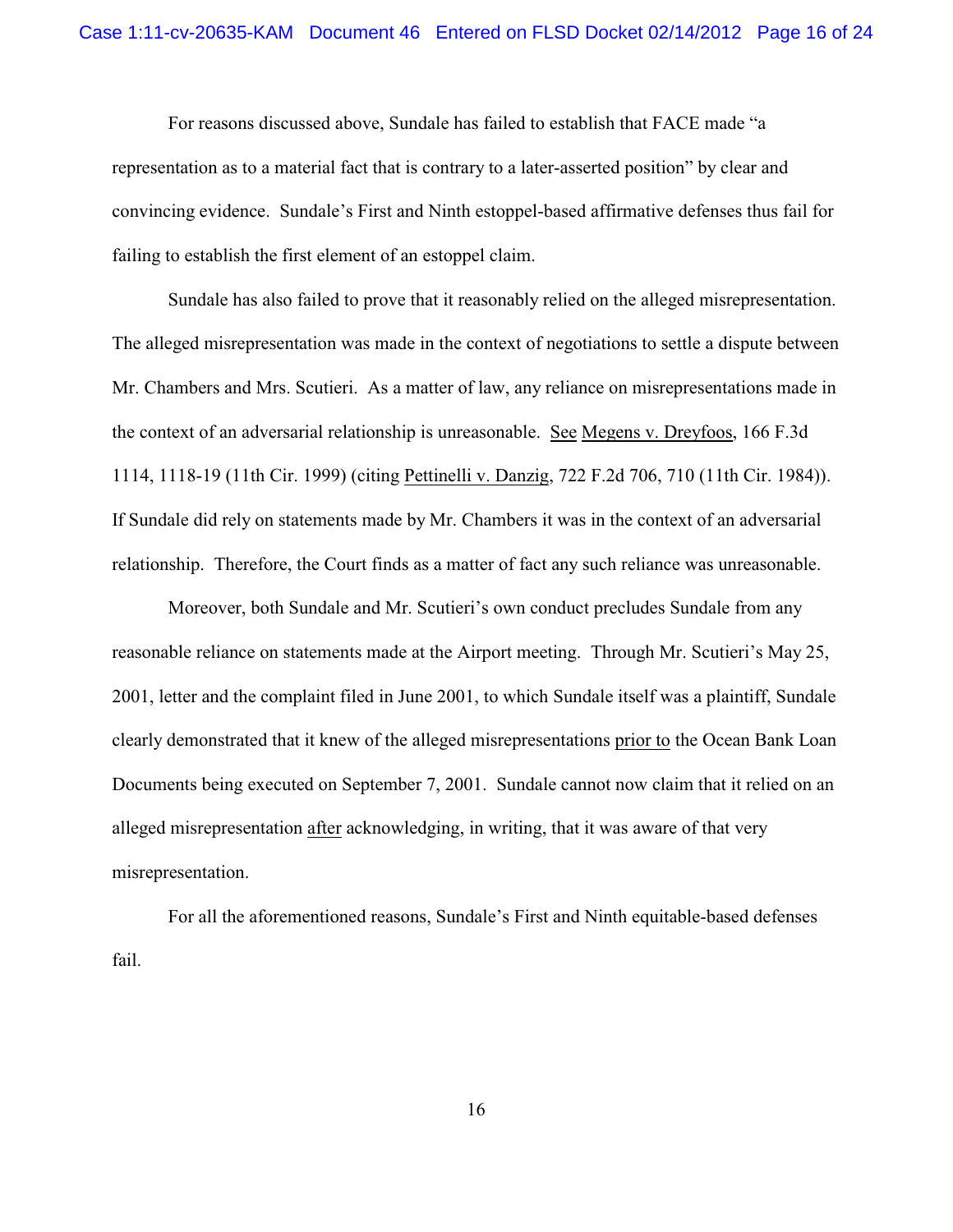### *C. Fraudulent Inducement Fraudulent Misrepresentation, and Unclean Hands*

To establish fraudulent inducement or fraudulent misrepresentation in Florida, the party alleging fraud must prove by the greater weight of the evidence that a false statement concerning a material fact was made. See White Const. Co., Inc. v. Martin Marietta Materials, Inc., 633 F.Supp. 2d 1302, 1325-26 (M.D. Fla. 2009) (citing Biscayne Inv. Group, Ltd. v. Guarantee Management, 903 So. 2d 251, 255 (Fla. 3d DCA 2005)) (defining the essential elements of a fraudulent inducement claim in Florida); Butler v. Yusem, 44 So. 3d 102, 105 (Fla. 2010) (defining the essential elements of a fraudulent misrepresentation claim in Florida).

For the reasons articulated above, Sundale has failed to meet its burden of proving that Mr. Chambers, or any representative of FACE, promised that the loans in question would never have to be repaid. Accordingly, Sundale has failed to prove its Fourth, Sixth, and Eighth fraudbased affirmative defenses.

Sundale has also failed to prove its second affirmative defense of unclean hands. In its Third Amended Answer, Sundale asserts that FACE has unclean hands because of a fraudulent scheme carried out by Mr. Chambers, Mr. Roy, and Mr. Inglis through FACE. Again, the Court finds that Sundale has not met its burden of proving that FACE engaged in fraudulently activity. Accordingly, Sundale has also failed to prove its second affirmative defense.

## *D. Waiver*

"[W]aiver, by definition, is the intentional relinquishment of a known legal right." Salinas v. C.A.T. Concrete, LLC, 46 So. 3d 600, 605 (Fla. 1st DCA 2010) (citing Unimed Lab., Inc. v. Agency for Health Care Admin., 715 So. 2d 1036, 1037 (Fla. 3d DCA 1998)) (emphasis supplied).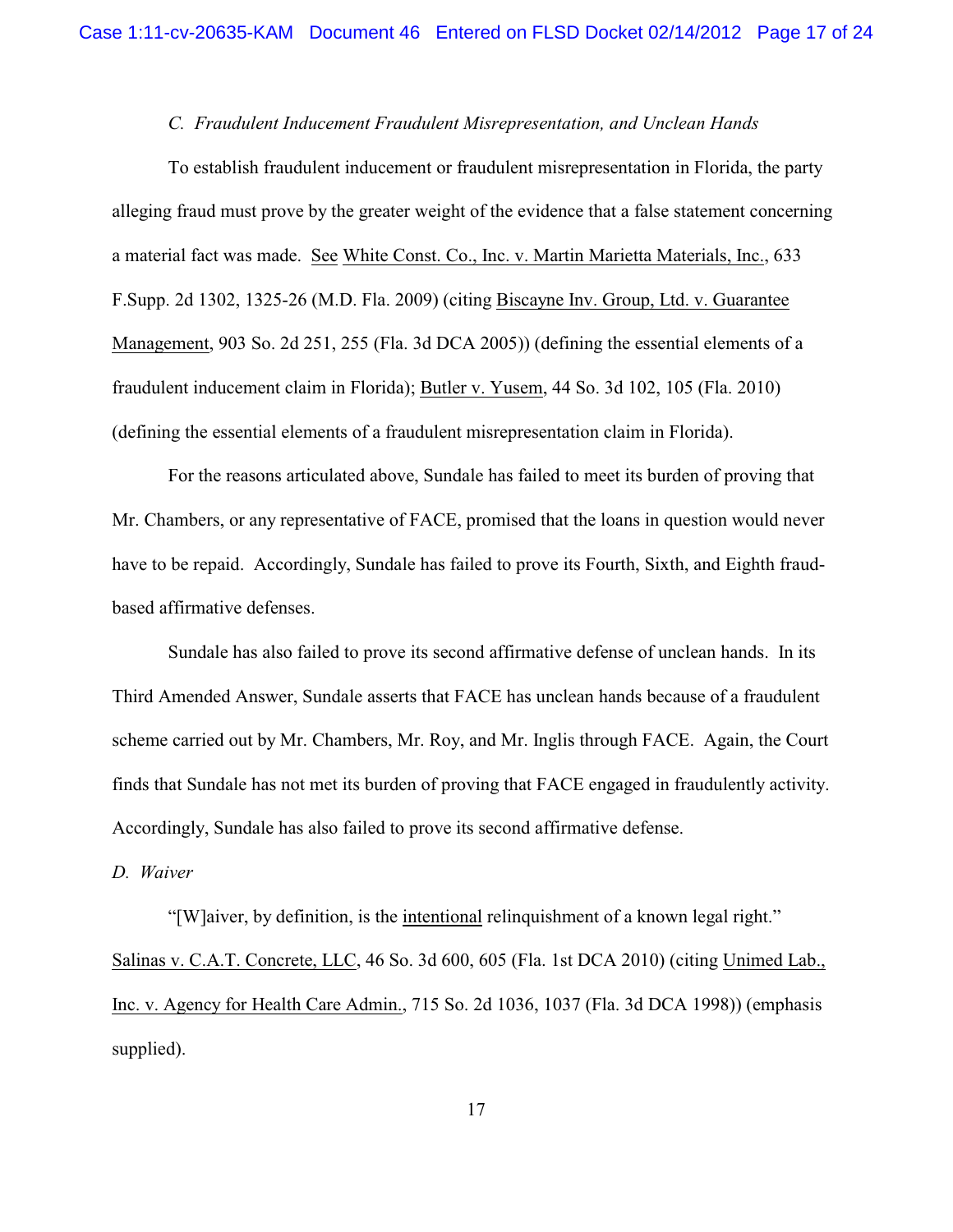In its Third Amended Answer, Sundale alleges that

FACE has waived any right it may have had to collect any monies from Defendants because FACE failed to demand payment from Sundale for a period of two and one half years and the funds advanced to Sundale were never intended to be real loans, rather the funds advanced by FACE to Sundale were a partial payment of a much larger repayment obligation owing from Mr. Chambers to Mr. Scutieri and his family.

### ¶ 94*.*

Sundale has failed to set forth any evidence that FACE intentionally relinquished its right to collect on the loans.Although Sundale has correctly noted that FACE did not demand payment immediately after Sundale stopped making payments on the loans, "[m]ere delay is insufficient to support a defense of waiver or estoppel." Hale v. Dep't of Rev., 973 So. 2d 518, 523 (Fla. 1st DCA 2007) (citing Goodwin v. Blu Murray Ins. Agency, Inc., 939 So. 2d 1098, 1104 (Fla. 5th DCA 2006)). Sundale has failed to advance any evidence that FACE intentionally waived its rights to collect on the loans. To the contrary, as previously discussed, all of the written documents entered into by both parties supports a finding that FACE fully intended to collect on the loans. Accordingly, Sundale fails on this affirmative defense.

## *F. Failure of Consideration*

In its Seventh Affirmative defense, Sundale states that "Sundale's reaffirmation of the FACE debt and release of FACE and Michael Inglis in September 2001 are unenforceable because neither FACE nor Michael Inglis provided Sundale with any consideration in exchange for the reaffirmation and release."

This argument completely disregards the context in which the reaffirmation and release was signed. After initially rejecting an offer from Ocean Bank to subordinate its loan, FACE negotiated with both Ocean Bank and Sundale to receive more favorable terms in what ultimately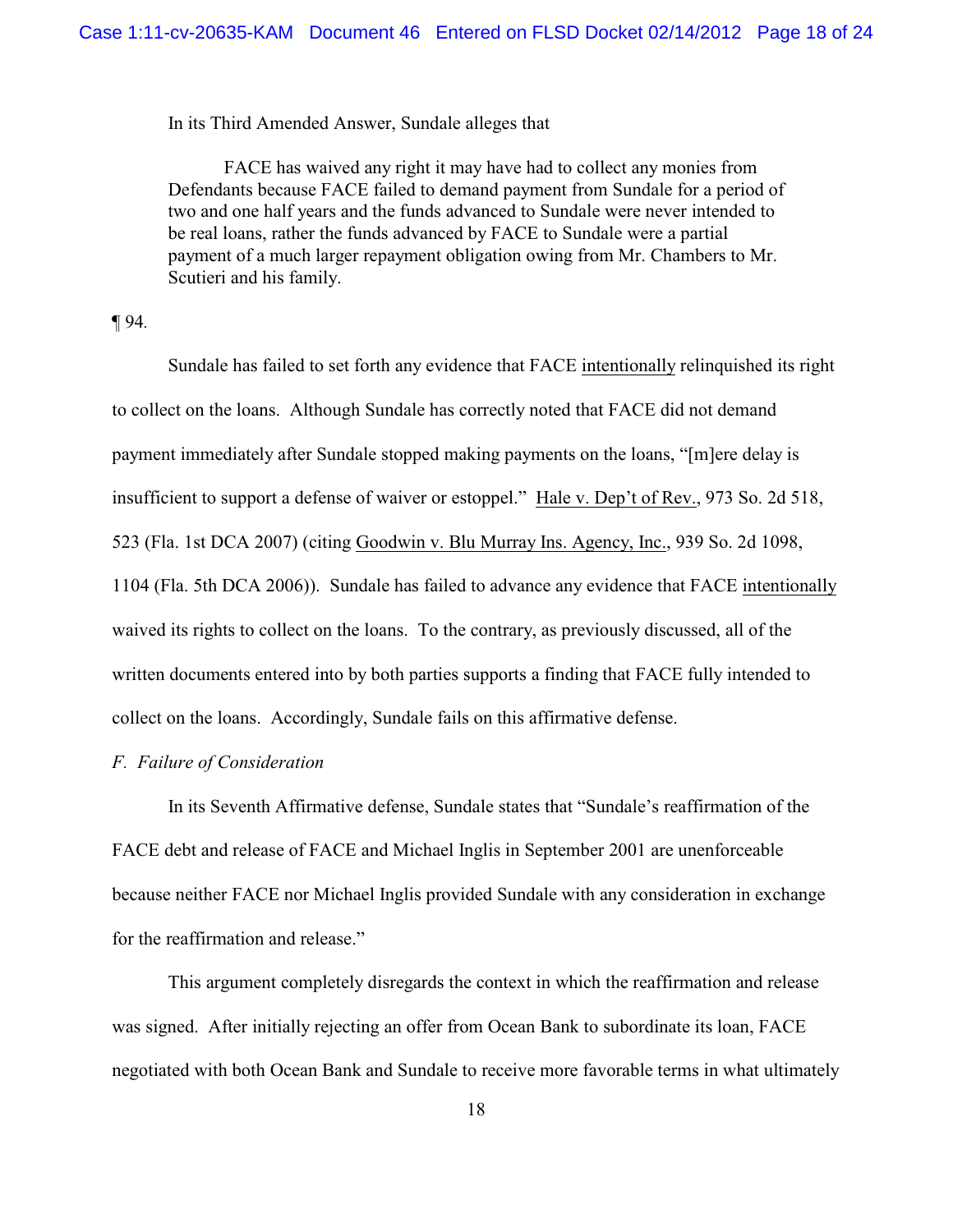ended up being the Ocean Bank Loan. In exchange for subordinating its position on the Sundale property to Ocean Bank, FACE received a larger lump sum payment and complete release and discharge in consideration for its subordination. The Ocean Bank Loan was clearly the product of negotiations between Ocean Bank, Sundale, and FACE, and all three parties provided ample consideration to support the enforceability of the Ocean Bank Loan: Ocean Bank agreed to provide funding, Sundale provided a lien on its property, and FACE agreed to subordinate its loan. Sundale's affirmative defense of failure of consideration therefore fails.

### *G. Duress*

"Florida courts have articulated two factors that must coexist when setting aside a contract or settlement on the grounds of duress. Specifically, '[i]t must be shown (a) that the act sought to be set aside was effected involuntarily and thus not as an exercise of free choice or will and (b) that this condition of mind was caused by some improper and coercive conduct of the opposite side.' " Peralta v. Peralta Food, Corp., 506 F.Supp. 2d 1274, 1280 (S.D. Fla. 2007) (quoting City of Miami v. Kory, 394 So. 2d 494, 497 (Fla. 3d DCA 1981)). "Duress requires a showing that the act of the party compelling obedience of another is unlawful or wrongful." Franklin v. Wallack, 576 So. 2d 1371, 1372 (Fla. 5th DCA 1991) (quoting Norris v. Stewart, 350 So. 2d 31, 31-32 (Fla. 1st DCA 1977)). "The burden of proof to show duress . . . in the execution of a legal instrument lies with the party claiming duress." Smith v. Paul Revere Life Ins. Co., 998 F.Supp. 1412, 1416 (S.D. Fla. 1997).

Here, Sundale has failed to prove that FACE engaged in conduct that was "unlawful or wrong." In its Third Amended Answer, Sundale asserts that FACE engaged in "wrongful" conduct when it threatened to stop funding if Sundale refused to release FACE from all liability.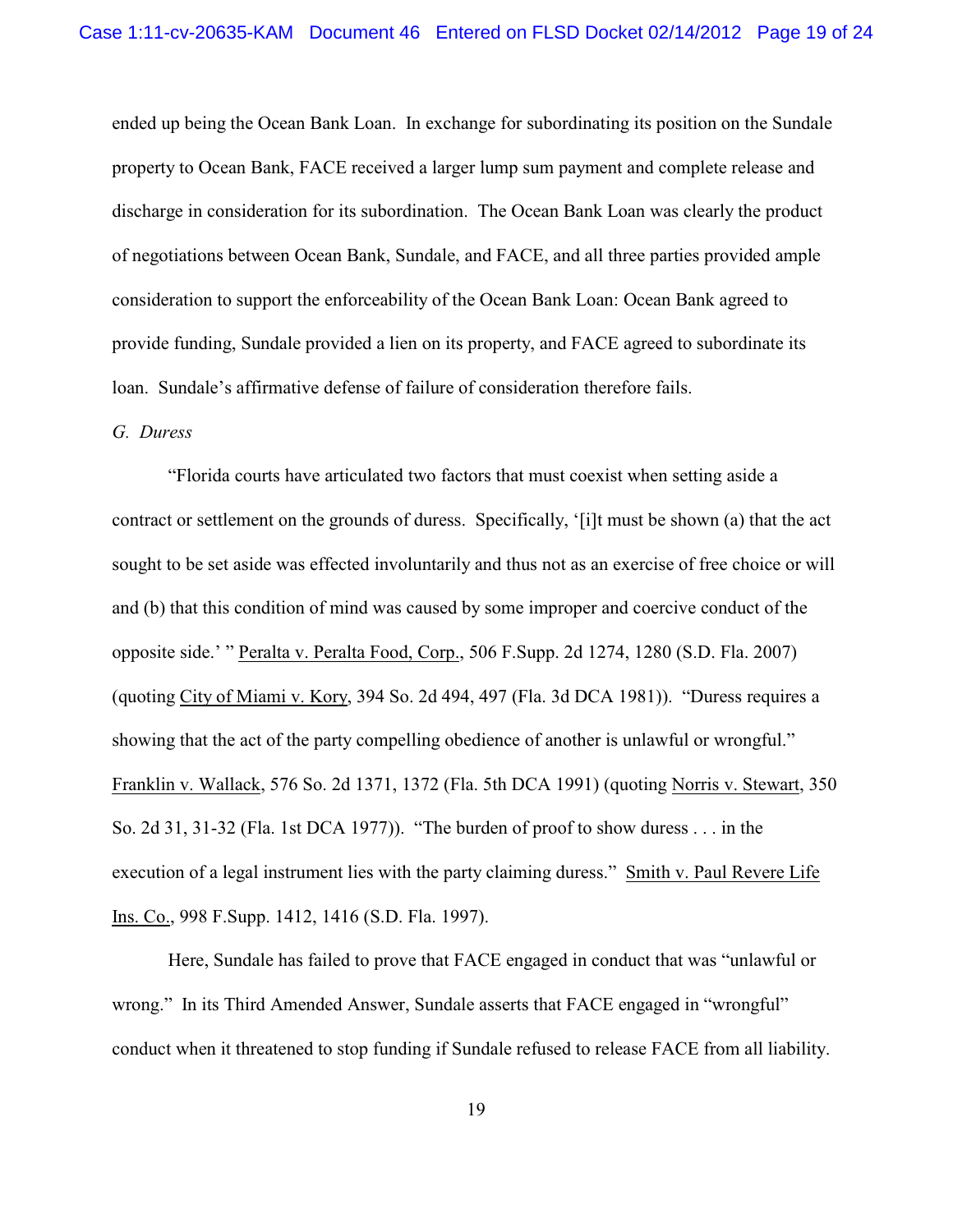Sundale fails to establish how such conduct is "unlawful or wrong." "[I]t is well established that duress cannot be predicated upon a threat or the performance of an act which a person has a lawful right to perform and duress is not established merely by proof that consent was secured by the pressure of financial necessity or circumstances of the person seeking to assert it." Friedman v. Bache & Co., 321 F.Supp. 347, 350 (S.D. Fla. 1970) (citing Kohen v. H.S. Crocker Co., 248 F. 2d 896 (8th Cir. 1957)). FACE was fully within its legal rights to demand a release in exchange for subordinating its position on the Sundale property. Accordingly, Sundale has failed to prove its affirmative defense of duress.

#### *H. Recoupment*

Even if Sundale were to satisfy the requirements necessary for invoking the equitable doctrine of recoupment, Sundale has still failed to prove the merits of its underlying claim. As stated above, the Court finds that all of the loans given to Sundale by FACE were always intended to be repaid. Accordingly, Sundale is not entitled to equitable relief on this claim. The Court therefore affirms those portions of the Bankruptcy Court's report and recommendation that find in favor of FACE and against Sundale. Alternatively, in the event the Bankruptcy Court exceeded its constitutional authority in rendering a final judgment over the recoupment counterclaim, the Court enters judgment in favor of FACE on that counterclaim.

# **IV. Sundale Waived Its Seventh Amendment Right to a Jury Trial**

Finally, Sundale asserts that it should be afforded its Seventh Amendment right to a jury trial. In support of this assertion, Sundale relies on the test articulated by the Supreme Court in Granfinanciera, S.A. v. Nordberg, 492 U.S. 33 (1989), to determine whether a jury trial exists in a bankruptcy proceeding. Assuming, arguendo, that Sundale is correct in that it had a Seventh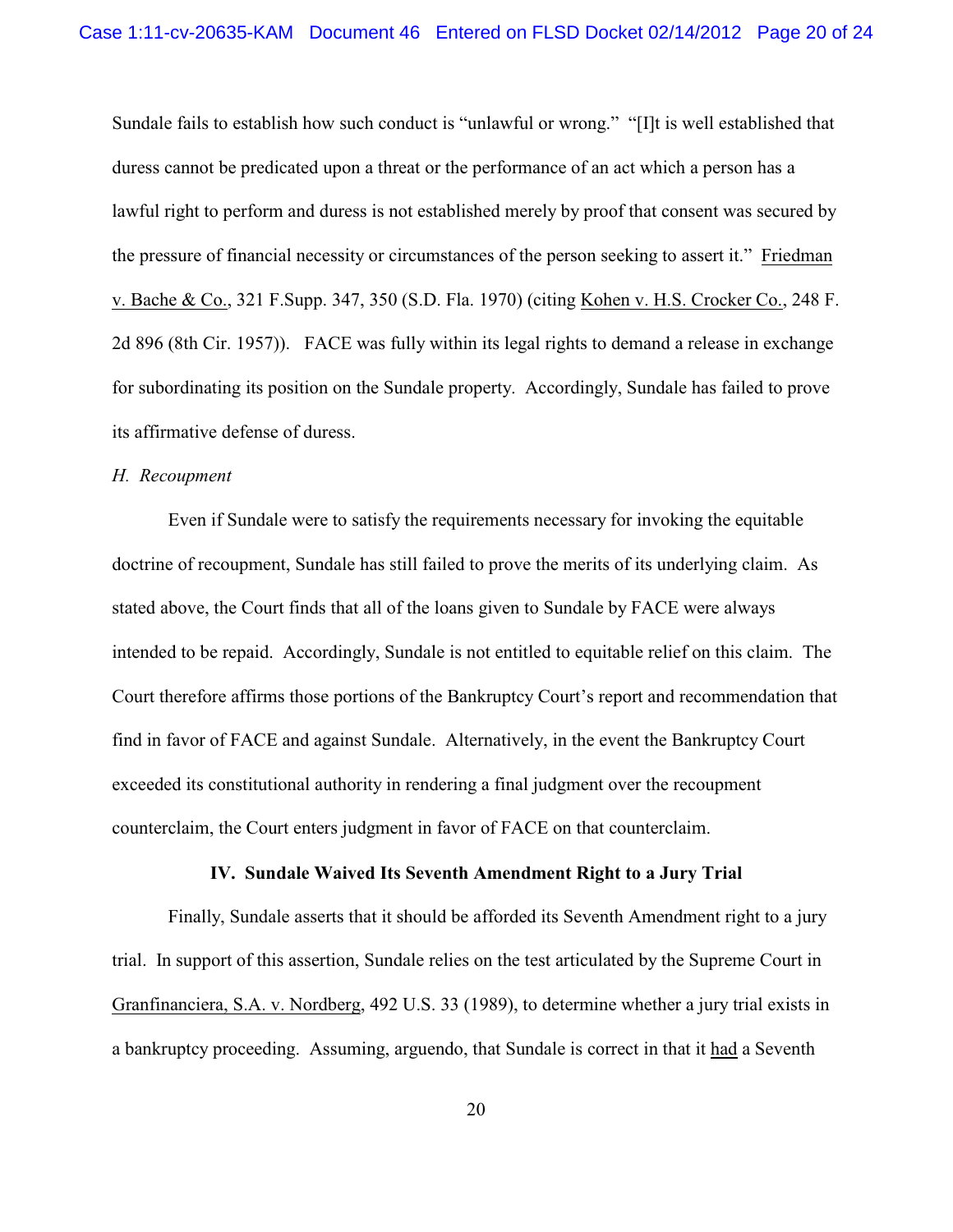Amendment right to a jury trial in this matter, the issue is moot because Sundale expressly

waived that right in the proceedings below.

The Supreme Court has made clear that a Seventh Amendment right to a jury trial can be waived when a party consents to the jurisdiction of a bankruptcy court. In Stern, the Court expressly rejected an argument by the appellant that the Bankruptcy Court lacked jurisdiction to enter final judgment. See id. at 2606. In holding that the appellant waived any objection to the Bankruptcy Court's jurisdiction over a state law claim, the Court stated:

Given Pierce's course of conduct before the Bankruptcy Court, we conclude that he consented to that court's resolution of his defamation claim (and forfeited any argument to the contrary). We have recognized "the value of waiver and forfeiture rules" in "complex" cases, Exxon Shipping Co. v. Baker, 554 U.S. 471, 487–488, n. 6, 128 S.Ct. 2605, 171 L.Ed.2d 570 (2008), and this case is no exception. In such cases, as here, the consequences of "a litigant ... 'sandbagging' the court—remaining silent about his objection and belatedly raising the error only if the case does not conclude in his favor," Puckett v. United States, 556 U.S. 129, ––––, 129 S.Ct. 1423, 1428–29, 173 L.Ed.2d 266 (2009) (some internal quotation marks omitted)—can be particularly severe. If Pierce believed that the Bankruptcy Court lacked the authority to decide his claim for defamation, then he should have said so—and said so promptly. See United States v. Olano, 507 U.S. 725, 731, 113 S.Ct. 1770, 123 L.Ed.2d 508 (1993) (" 'No procedural principle is more familiar to this Court than that a constitutional right,' or a right of any other sort, 'may be forfeited . . . by the failure to make timely assertion of the right before a tribunal having jurisdiction to determine it' " (quoting Yakus v. United States, 321 U.S. 414, 444, 64 S.Ct. 660, 88 L.Ed. 834 (1944))). Instead, Pierce repeatedly stated to the Bankruptcy Court that he was happy to litigate there. We will not consider his claim to the contrary, now that he is sad.

Id. at 2608.

Here, like in Stern, Sundale "repeatedly stated to the Bankruptcy Court that [it] was happy to litigate there." Although Sundale demanded a jury trial each time it pled its recoupment counterclaim, it failed to file a motion to withdraw the reference. Such a failure, in and of itself, constitutes a waiver of the right to a jury trial. See In re Latimar, 918 F.2d 136, 137 (10th Cir.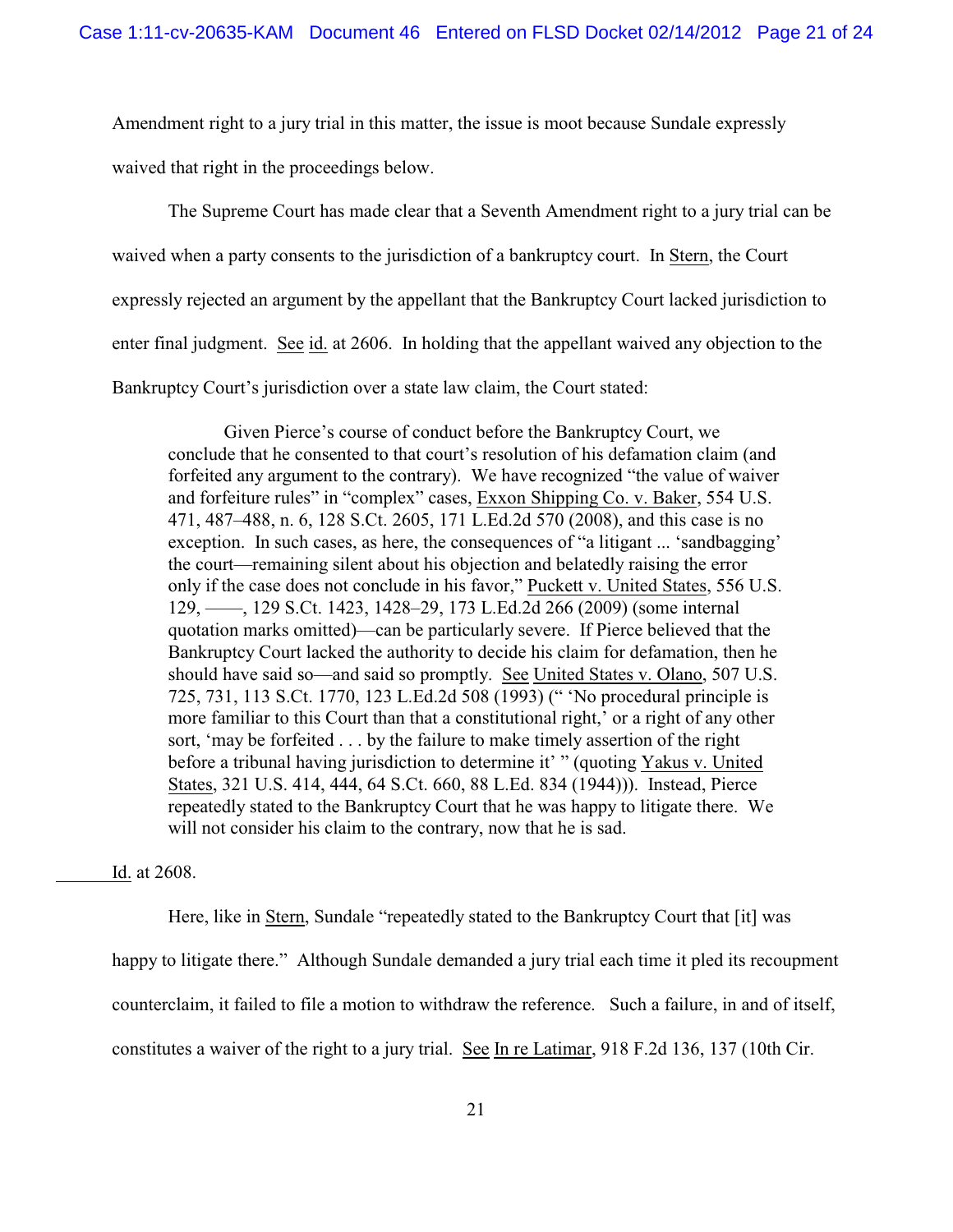1990) ("Failure to make a [request transfer to the district court] was a waiver of the right to a jury trial.").

Even more compelling, however, is the fact that Sundale expressly stated, on the record,

that it made a strategic decision not to file a motion to withdraw the reference. On August 12,

2009, the Bankruptcy Court conducted a status conference on Sundale's demand for a jury trial.

At that hearing, the Bankruptcy Court ordered Sundale to file a motion to withdraw the reference

within five days. On August 19, 2009, Sundale filed a motion for an extension of time to file the

motion to withdraw the reference, which was granted by the Bankruptcy Court. Despite

repeatedly demanding a jury trial and asking for an extension of time to file a motion to withdraw

the reference, Sundale never filed such a motion.

On August 31, 2009, the Bankruptcy Court held another hearing in which it expressly

asked Sundale why it never file its motion to withdraw the reference. The following dialogue ensued:

THE COURT: I saw the brief filed by FACE with respect to the jury trial demand. I did not see anything filed by you, [FACE's counsel]. So I would like to know whether that means you agree that you're not entitled to a jury trial, or you're not filing anything else?

And then --

[SUNDALE'S COUNSEL]: We --

THE COURT: -- the second question -- I don't want to know the answer yet. I want to have something to anticipate when I come back.

MR. RUSSIN: It's very simple.

THE COURT: Oh. Okay. Fine. Tell me now then.

[SUNDALE'S COUNSEL]: We went through the analysis within the five day period as to whether to move to withdraw the reference. And our view was: Seeking a jury trial goes hand-in-hand with the withdraw of the reference issue, unless [FACE] agreed to try the case by jury in front of Your Honor.

**We decided -- the client decided not to move to withdrawal the reference**. And we assumed that by not moving to withdraw the reference, because that trigger was shorter, that would send a pretty clear signal that we had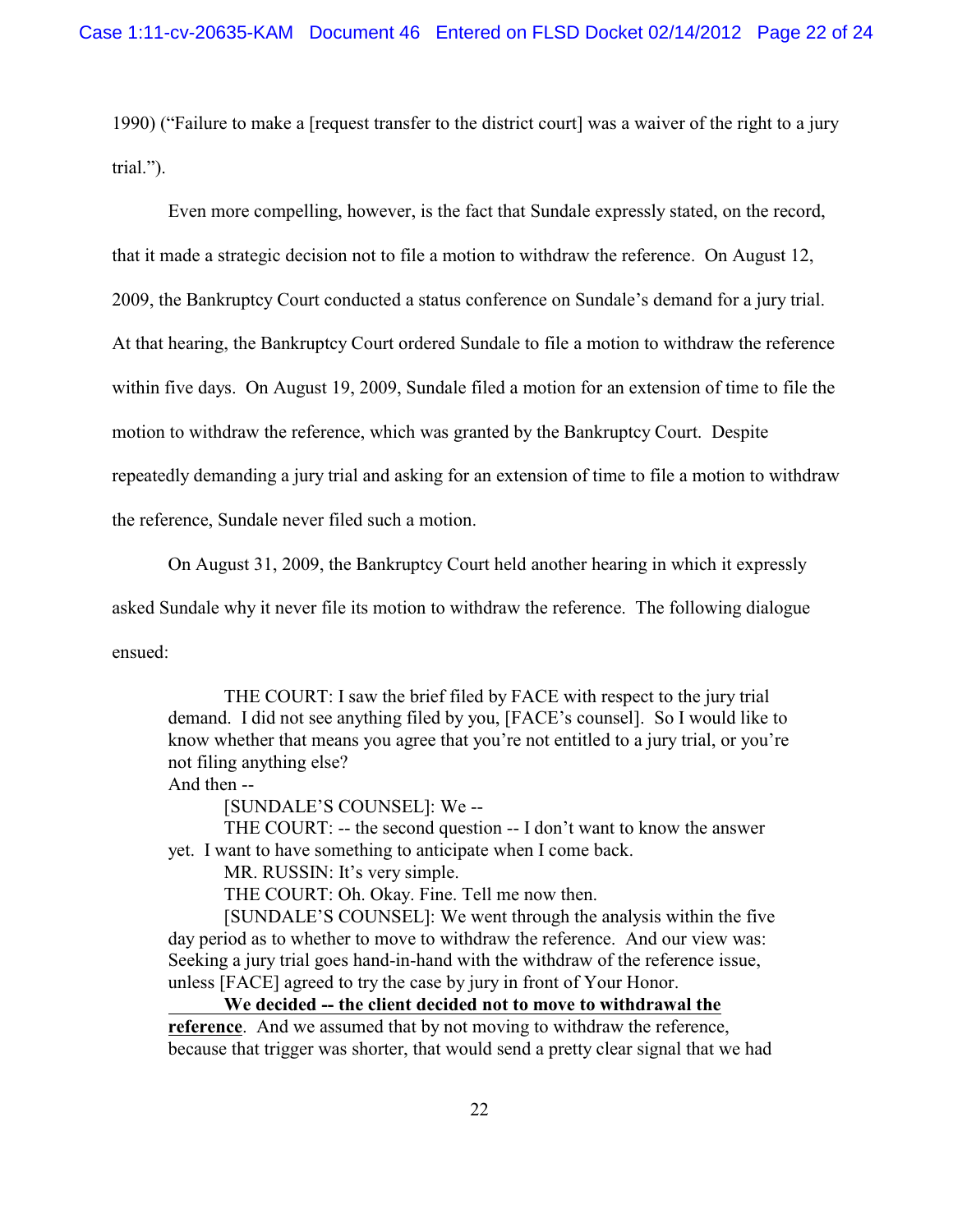no intention of proceeding with a jury trial, unless the offer, which remained outstanding to FACE, was that they agree to a jury trial before Your Honor.

We still believe, although, I think [FACE's Counsel] has confirmed that FACE will not agree to a jury trial before Your Honor and, therefore, that takes us out of the potential for any jury trial. Without a motion to withdraw the reference, and without agreement from FACE, there's no chance of having a jury trial in this matter.

Just out of pure intellectual curiosity, Your Honor, we did look at the issue, and we did believe that while -- while the recoupment action, of course, did not give rise to a jury trial, we do believe that the affirmative defenses and the dec action to -- the affirmative defenses to FACE's dec action, and our dec action, because it sounds in common law claims that would give rise to a jury trial was fair game for a jury trial.

So, however, we agree that unless FACE agrees to a jury trial before Your Honor, that the jury trial issue is a non-issue.

THE COURT: Okay. Well, that's one less thing that my law clerk and I have to work on. Okay.

[SUNDALE'S COUNSEL]: Although, I would like some confirmation on the record from [FACE's counsel] that FACE will not agree to a jury trial before Your Honor, just because I want to close the record on this, because that is my understanding.

THE COURT: Okay. [FACE's counsel], would you agree to allowing me to try a jury trial?

[FACE's Counsel]: [I], personally, would be honored to try a jury trial in front of Your Honor. My client does not agree.

(Emphasis supplied).

The preceding dialogue establishes that not only did Sundale knowingly waive its

Seventh Amendment right to a jury trial, it did so for strategic purposes. Accordingly, Sundale is

not entitled to a jury trial on its recoupment claim.

### **V. Conclusion**

For the forgoing reasons, it is hereby **ORDERED AND ADJUDGED** that with respect to

the Bankruptcy Court's determination of the extent, validity, and priority of FACE's claims

against Sundale, the Bankruptcy Court report dated October 8, 2010, is **AFFIRMED** to the

extent the bankruptcy court had the authority to rule. However, to the extent the bankruptcy